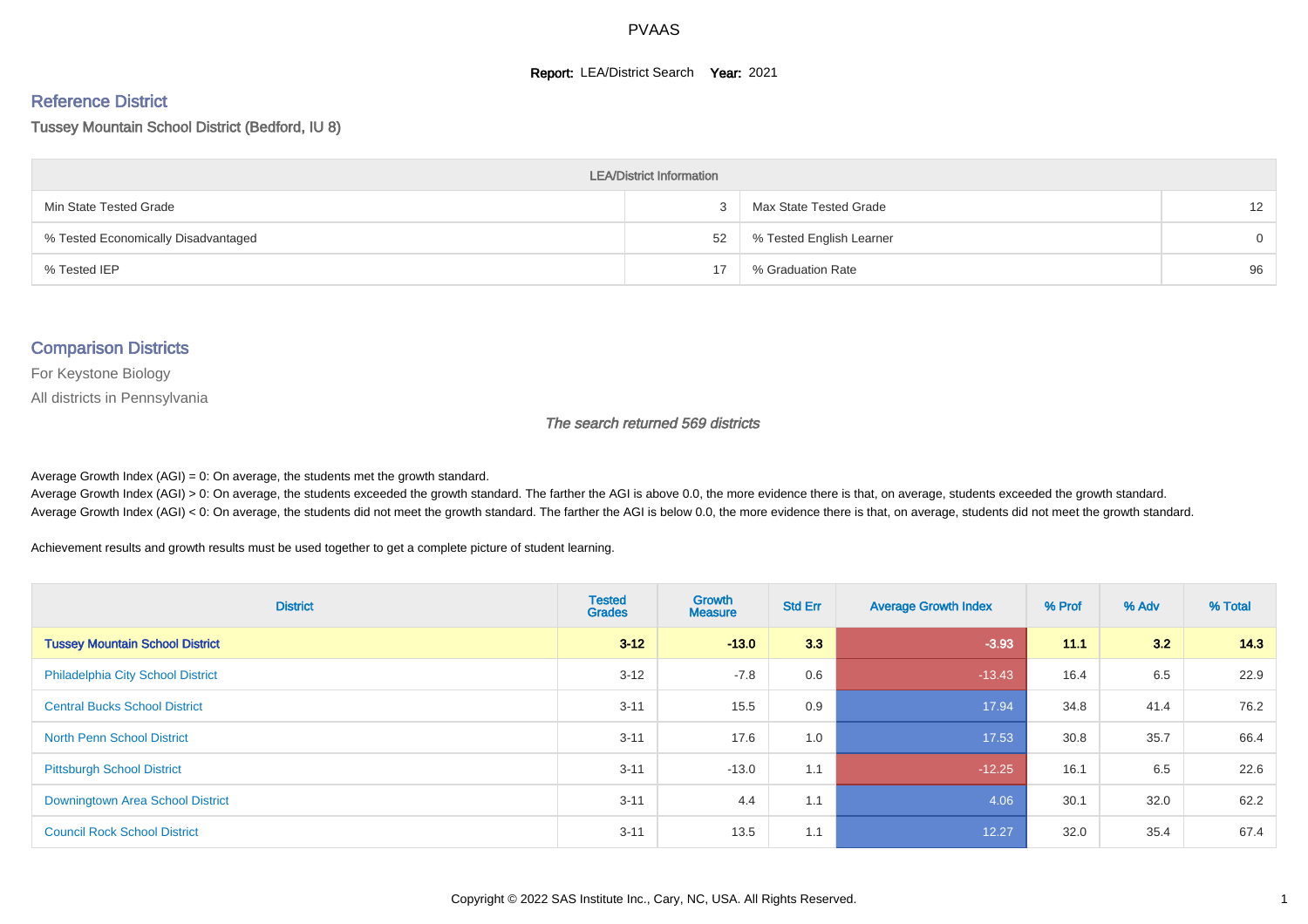| <b>District</b>                           | <b>Tested</b><br><b>Grades</b> | Growth<br><b>Measure</b> | <b>Std Err</b> | <b>Average Growth Index</b> | % Prof | % Adv | % Total |
|-------------------------------------------|--------------------------------|--------------------------|----------------|-----------------------------|--------|-------|---------|
| <b>Tussey Mountain School District</b>    | $3 - 12$                       | $-13.0$                  | 3.3            | $-3.93$                     | 11.1   | 3.2   | 14.3    |
| <b>Bethlehem Area School District</b>     | $3 - 11$                       | $-4.5$                   | 1.1            | $-3.91$                     | 20.4   | 11.3  | 31.7    |
| <b>Parkland School District</b>           | $3 - 11$                       | $-3.7$                   | 1.2            | $-3.17$                     | 31.4   | 30.6  | 62.0    |
| <b>West Chester Area School District</b>  | $3 - 11$                       | $-2.1$                   | $1.2\,$        | $-1.83$                     | 36.4   | 23.2  | 59.6    |
| <b>Reading School District</b>            | $3 - 11$                       | 4.3                      | 1.2            | 3.71                        | 16.8   | 6.0   | 22.8    |
| <b>East Penn School District</b>          | $3 - 11$                       | 8.9                      | 1.2            | 7.61                        | 32.8   | 26.4  | 59.2    |
| <b>Cumberland Valley School District</b>  | $3 - 12$                       | 18.6                     | 1.2            | 15.79                       | 31.3   | 39.2  | 70.5    |
| <b>Spring-Ford Area School District</b>   | $3 - 11$                       | 16.6                     | 1.2            | 14.02                       | 30.4   | 45.3  | 75.7    |
| <b>Lower Merion School District</b>       | $3 - 11$                       | 18.9                     | 1.2            | 15.42                       | 29.4   | 48.6  | 78.0    |
| <b>Central Dauphin School District</b>    | $3 - 11$                       | $-5.2$                   | 1.2            | $-4.24$                     | 29.3   | 8.7   | 38.0    |
| <b>Chambersburg Area School District</b>  | $3 - 11$                       | $-5.6$                   | 1.3            | $-4.42$                     | 24.2   | 15.2  | 39.4    |
| <b>North Allegheny School District</b>    | $3 - 11$                       | 18.0                     | 1.3            | 14.25                       | 30.5   | 42.9  | 73.4    |
| <b>Hempfield School District</b>          | $3 - 11$                       | 13.4                     | 1.3            | 10.53                       | 29.9   | 36.8  | 66.7    |
| <b>Pennsbury School District</b>          | $3 - 11$                       | 5.6                      | 1.3            | 4.38                        | 37.7   | 27.7  | 65.4    |
| <b>Easton Area School District</b>        | $3 - 12$                       | 6.3                      | 1.3            | 4.91                        | 24.1   | 13.0  | 37.1    |
| <b>West Shore School District</b>         | $3 - 12$                       | 2.2                      | 1.3            | 1.68                        | 31.8   | 15.2  | 47.1    |
| <b>Neshaminy School District</b>          | $3 - 11$                       | 8.6                      | 1.3            | 6.56                        | 31.3   | 23.9  | 55.2    |
| <b>State College Area School District</b> | $3 - 11$                       | 24.5                     | 1.3            | 18.59                       | 31.9   | 46.9  | 78.8    |
| Mt Lebanon School District                | $3 - 11$                       | 2.4                      | 1.3            | 1.79                        | 39.3   | 37.4  | 76.8    |
| <b>Upper Darby School District</b>        | $3 - 12$                       | 11.2                     | 1.4            | 8.28                        | 23.8   | 11.8  | 35.6    |
| <b>Allentown City School District</b>     | $3 - 12$                       | $-16.9$                  | 1.4            | $-12.37$                    | 5.9    | 0.4   | 6.3     |
| <b>Haverford Township School District</b> | $3 - 11$                       | 1.4                      | 1.4            | 1.05                        | 36.7   | 26.3  | 63.0    |
| <b>Millcreek Township School District</b> | $3 - 11$                       | 9.1                      | 1.4            | 6.61                        | 34.5   | 30.1  | 64.6    |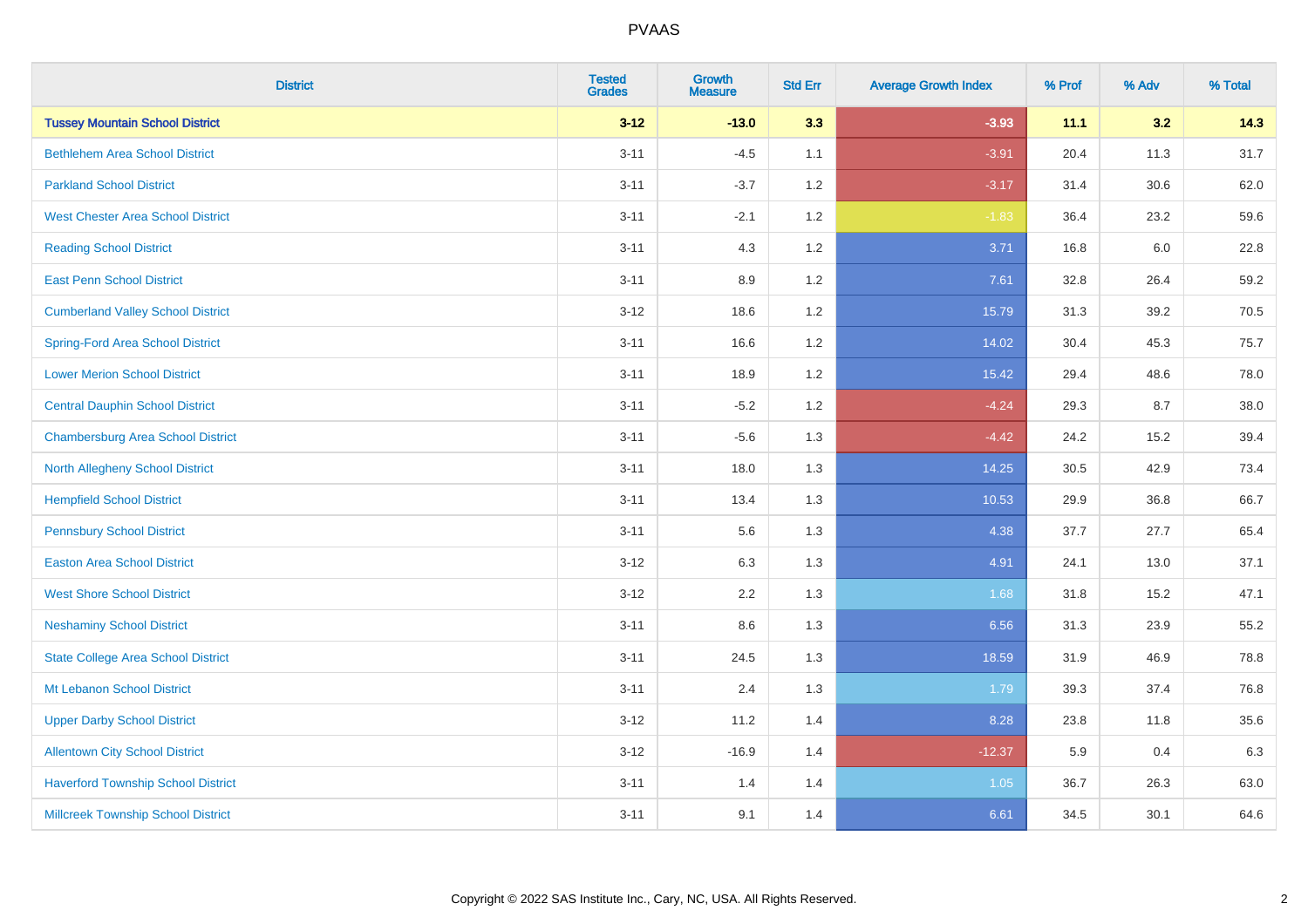| <b>District</b>                             | <b>Tested</b><br><b>Grades</b> | <b>Growth</b><br><b>Measure</b> | <b>Std Err</b> | <b>Average Growth Index</b> | % Prof | % Adv   | % Total |
|---------------------------------------------|--------------------------------|---------------------------------|----------------|-----------------------------|--------|---------|---------|
| <b>Tussey Mountain School District</b>      | $3 - 12$                       | $-13.0$                         | 3.3            | $-3.93$                     | 11.1   | 3.2     | 14.3    |
| <b>Lancaster School District</b>            | $3 - 12$                       | $-10.0$                         | 1.4            | $-7.22$                     | 9.0    | $3.9\,$ | 12.8    |
| <b>Bristol Township School District</b>     | $3 - 11$                       | $-7.4$                          | 1.4            | $-5.32$                     | 13.8   | 4.6     | 18.4    |
| <b>Boyertown Area School District</b>       | $3 - 11$                       | $-2.9$                          | 1.4            | $-2.06$                     | 30.8   | 22.6    | 53.4    |
| <b>Dallastown Area School District</b>      | $3 - 11$                       | 19.9                            | 1.4            | 14.14                       | 36.8   | 34.2    | 71.0    |
| <b>Williamsport Area School District</b>    | $3 - 11$                       | $-11.7$                         | 1.4            | $-8.29$                     | 18.2   | 10.5    | 28.7    |
| <b>Seneca Valley School District</b>        | $3 - 11$                       | 0.8                             | 1.4            | 0.54                        | 40.6   | 25.2    | 65.8    |
| <b>Souderton Area School District</b>       | $3 - 11$                       | 18.5                            | 1.4            | 12.86                       | 39.2   | 31.2    | 70.4    |
| East Stroudsburg Area School District       | $3 - 11$                       | $-4.9$                          | 1.4            | $-3.38$                     | 22.7   | 12.5    | 35.2    |
| <b>Avon Grove School District</b>           | $3 - 10$                       | 7.6                             | 1.4            | 5.29                        | 33.7   | 33.2    | 67.0    |
| <b>Erie City School District</b>            | $3 - 12$                       | $-4.5$                          | 1.4            | $-3.09$                     | 13.4   | 6.7     | 20.1    |
| <b>Manheim Township School District</b>     | $3 - 12$                       | 10.9                            | 1.5            | 7.51                        | 30.9   | 31.0    | 61.9    |
| <b>Wilson School District</b>               | $3 - 12$                       | 0.5                             | 1.5            | 0.32                        | 30.4   | 25.5    | 55.9    |
| <b>Pennridge School District</b>            | $3 - 10$                       | 7.4                             | 1.5            | 5.10                        | 32.0   | 27.6    | 59.6    |
| <b>Penn Manor School District</b>           | $3 - 11$                       | 7.1                             | 1.5            | 4.82                        | 26.7   | 20.5    | 47.2    |
| <b>Butler Area School District</b>          | $3 - 11$                       | $-14.1$                         | 1.5            | $-9.60$                     | 26.4   | 11.1    | 37.5    |
| <b>Central York School District</b>         | $3 - 12$                       | 12.9                            | 1.5            | 8.64                        | 31.4   | 24.1    | 55.5    |
| <b>Perkiomen Valley School District</b>     | $3 - 11$                       | 2.7                             | 1.5            | 1.83                        | 35.0   | 25.3    | 60.3    |
| <b>Centennial School District</b>           | $3 - 10$                       | 1.5                             | 1.5            | 0.98                        | 23.6   | 12.4    | 36.0    |
| Altoona Area School District                | $3 - 12$                       | 0.1                             | 1.5            | 0.07                        | 29.0   | 13.8    | 42.8    |
| Owen J Roberts School District              | $3 - 11$                       | $-3.5$                          | 1.5            | $-2.27$                     | 36.8   | 24.4    | 61.2    |
| Pennsylvania Cyber Charter School           | $3 - 11$                       | 0.6                             | 1.5            | 0.37                        | 20.8   | 8.1     | 28.9    |
| <b>Quakertown Community School District</b> | $3 - 12$                       | $-4.3$                          | 1.5            | $-2.79$                     | 33.8   | 20.1    | 53.8    |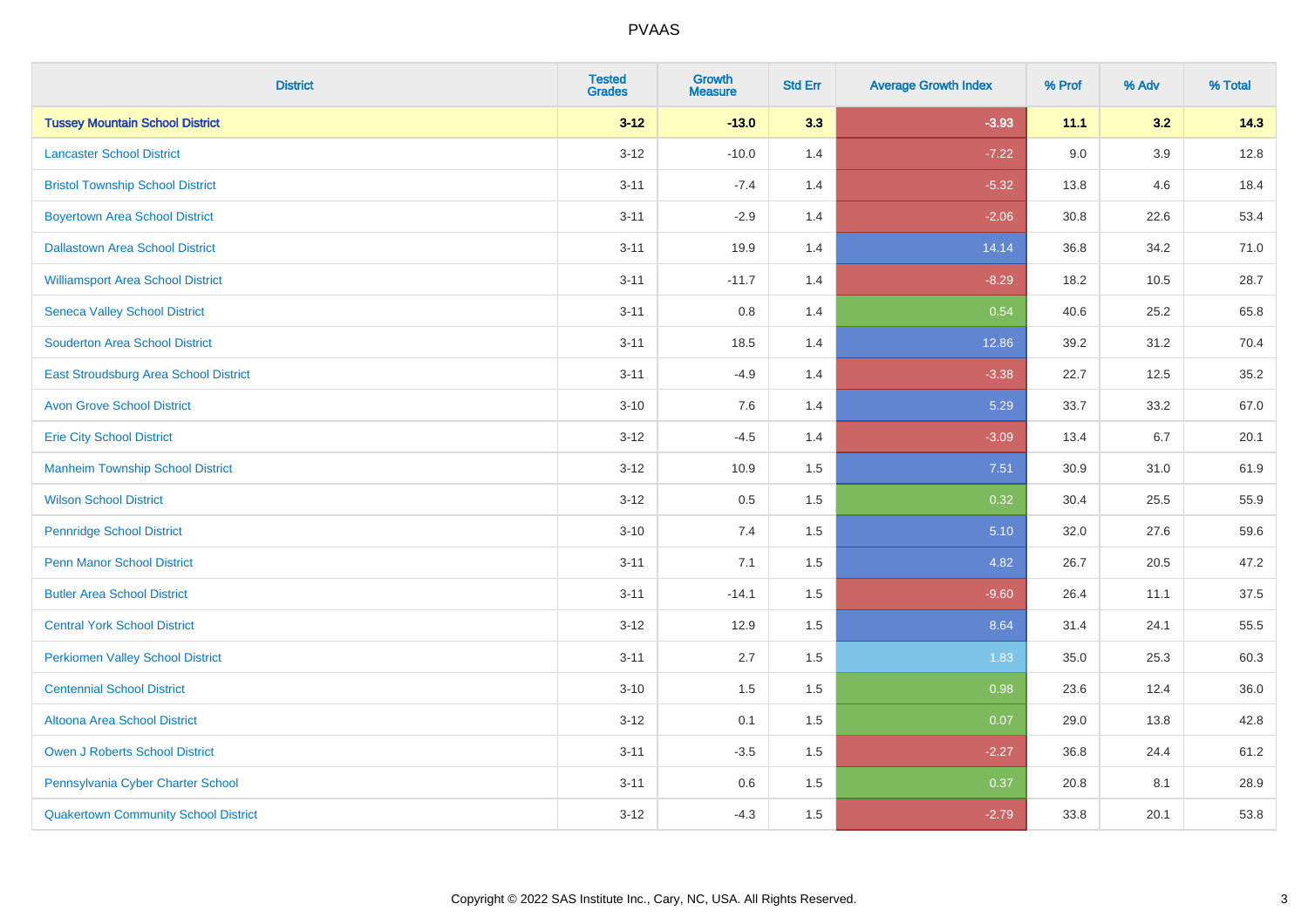| <b>District</b>                                    | <b>Tested</b><br><b>Grades</b> | <b>Growth</b><br><b>Measure</b> | <b>Std Err</b> | <b>Average Growth Index</b> | % Prof | % Adv | % Total |
|----------------------------------------------------|--------------------------------|---------------------------------|----------------|-----------------------------|--------|-------|---------|
| <b>Tussey Mountain School District</b>             | $3 - 12$                       | $-13.0$                         | 3.3            | $-3.93$                     | 11.1   | 3.2   | 14.3    |
| <b>Canon-Mcmillan School District</b>              | $3 - 11$                       | $-5.0$                          | 1.5            | $-3.25$                     | 30.8   | 28.5  | 59.3    |
| Northampton Area School District                   | $3 - 11$                       | 3.2                             | 1.5            | 2.05                        | 29.8   | 17.9  | 47.7    |
| <b>Commonwealth Charter Academy Charter School</b> | $3 - 10$                       | 4.2                             | 1.6            | 2.68                        | 27.0   | 15.6  | 42.5    |
| <b>Hazleton Area School District</b>               | $3 - 11$                       | 6.0                             | 1.6            | 3.85                        | 20.5   | 9.0   | 29.5    |
| <b>Cornwall-Lebanon School District</b>            | $3 - 11$                       | 8.2                             | 1.6            | 5.24                        | 28.0   | 20.5  | 48.6    |
| <b>Bensalem Township School District</b>           | $3 - 11$                       | 1.0                             | 1.6            | 0.63                        | 24.3   | 10.7  | 34.9    |
| <b>Armstrong School District</b>                   | $3 - 11$                       | $9.8\,$                         | 1.6            | 6.22                        | 32.8   | 24.6  | 57.4    |
| <b>Methacton School District</b>                   | $3 - 11$                       | 11.0                            | 1.6            | 6.94                        | 36.0   | 33.6  | 69.6    |
| <b>Abington School District</b>                    | $3 - 10$                       | 0.9                             | 1.6            | 0.57                        | 29.7   | 28.7  | 58.4    |
| <b>Ridley School District</b>                      | $3 - 12$                       | 0.3                             | 1.6            | 0.21                        | 32.0   | 10.7  | 42.6    |
| <b>Mifflin County School District</b>              | $3 - 11$                       | 12.3                            | 1.6            | 7.69                        | 35.1   | 15.1  | 50.3    |
| <b>Norwin School District</b>                      | $3 - 11$                       | $-1.1$                          | 1.6            | $-0.70$                     | 37.7   | 27.6  | 65.2    |
| <b>Stroudsburg Area School District</b>            | $3 - 11$                       | 7.5                             | 1.6            | 4.70                        | 30.4   | 18.3  | 48.7    |
| <b>Hempfield Area School District</b>              | $3 - 12$                       | $-10.2$                         | 1.6            | $-6.37$                     | 28.1   | 19.2  | 47.3    |
| <b>York Co School Of Technology</b>                | $9 - 12$                       | $-10.9$                         | 1.6            | $-6.79$                     | 22.6   | 4.0   | 26.6    |
| <b>Governor Mifflin School District</b>            | $3 - 11$                       | $-4.4$                          | 1.6            | $-2.69$                     | 30.3   | 7.7   | 38.0    |
| <b>Coatesville Area School District</b>            | $3 - 11$                       | $-9.5$                          | 1.6            | $-5.81$                     | 12.8   | 3.3   | 16.2    |
| <b>Hatboro-Horsham School District</b>             | $3 - 11$                       | $-2.7$                          | 1.6            | $-1.65$                     | 27.9   | 17.9  | 45.8    |
| <b>Delaware Valley School District</b>             | $3 - 11$                       | 15.7                            | 1.6            | 9.62                        | 36.7   | 32.1  | 68.8    |
| Mechanicsburg Area School District                 | $3 - 11$                       | $-5.7$                          | 1.6            | $-3.48$                     | 35.1   | 16.0  | 51.2    |
| Hollidaysburg Area School District                 | $3 - 11$                       | $-2.7$                          | 1.6            | $-1.64$                     | 32.6   | 15.2  | 47.8    |
| <b>Colonial School District</b>                    | $3 - 11$                       | 22.1                            | 1.6            | 13.55                       | 27.2   | 43.5  | 70.6    |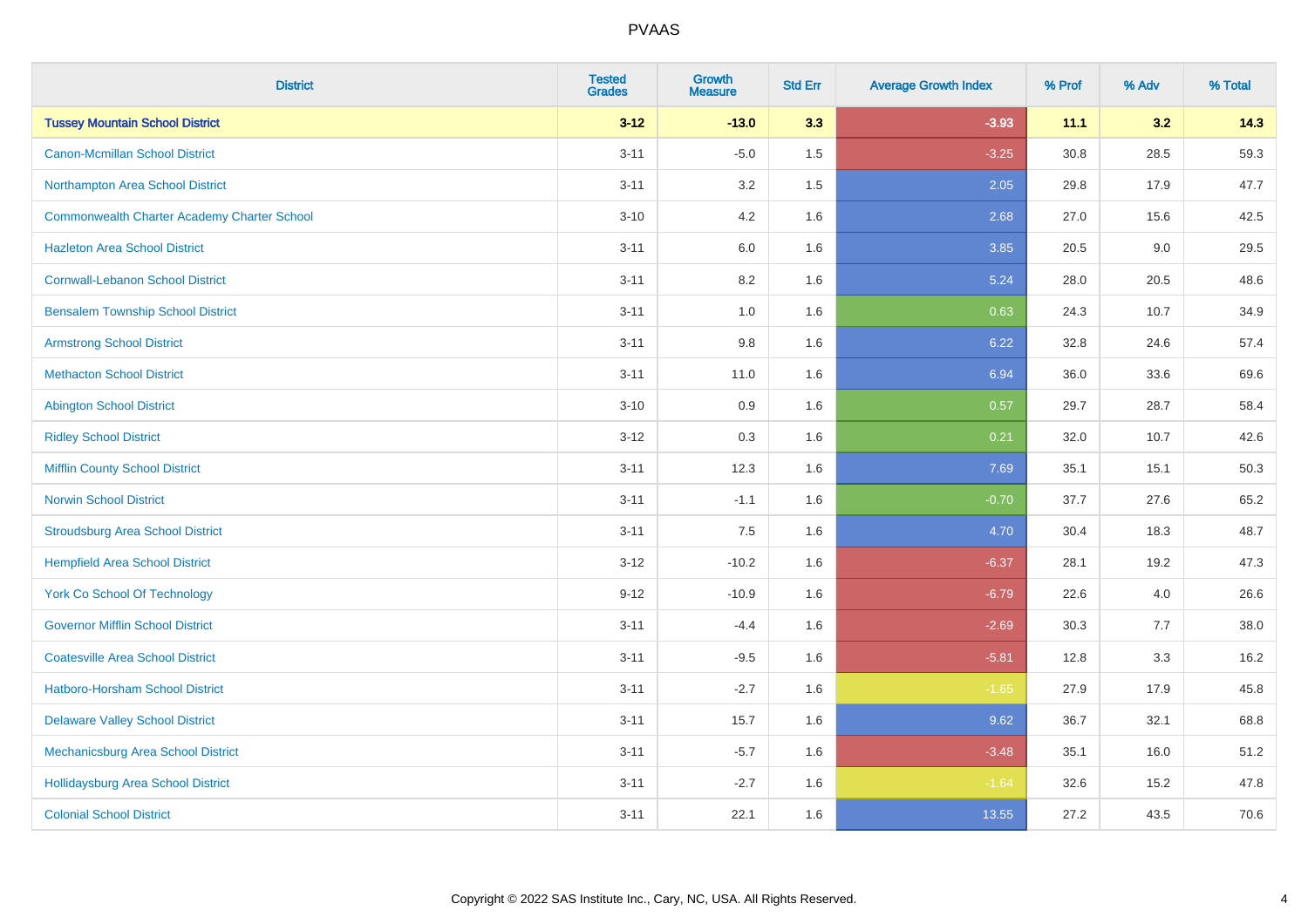| <b>District</b>                               | <b>Tested</b><br><b>Grades</b> | <b>Growth</b><br><b>Measure</b> | <b>Std Err</b> | <b>Average Growth Index</b> | % Prof | % Adv   | % Total |
|-----------------------------------------------|--------------------------------|---------------------------------|----------------|-----------------------------|--------|---------|---------|
| <b>Tussey Mountain School District</b>        | $3 - 12$                       | $-13.0$                         | 3.3            | $-3.93$                     | 11.1   | 3.2     | 14.3    |
| <b>Warren County School District</b>          | $3 - 11$                       | $-0.1$                          | 1.6            | $-0.06$                     | 26.7   | $9.7\,$ | 36.4    |
| <b>Nazareth Area School District</b>          | $3 - 11$                       | $-2.5$                          | 1.7            | $-1.53$                     | 29.2   | 24.6    | 53.8    |
| <b>Norristown Area School District</b>        | $3-12$                         | $-25.4$                         | 1.7            | $-15.35$                    | 10.6   | 1.8     | 12.4    |
| <b>Kennett Consolidated School District</b>   | $3 - 11$                       | $-10.4$                         | 1.7            | $-6.27$                     | 28.7   | 14.0    | 42.7    |
| <b>Whitehall-Coplay School District</b>       | $3 - 11$                       | 11.8                            | 1.7            | 7.06                        | 32.3   | 21.7    | 54.0    |
| <b>Pine-Richland School District</b>          | $3 - 11$                       | 9.3                             | 1.7            | 5.56                        | 42.3   | 35.8    | 78.1    |
| <b>South Western School District</b>          | $3 - 12$                       | 2.5                             | 1.7            | 1.48                        | 36.2   | 19.7    | 55.9    |
| <b>Conestoga Valley School District</b>       | $3 - 11$                       | 2.4                             | 1.7            | 1.43                        | 35.0   | 23.5    | 58.5    |
| <b>Ephrata Area School District</b>           | $3 - 11$                       | 6.8                             | 1.7            | 4.08                        | 31.6   | 17.1    | 48.8    |
| <b>Abington Heights School District</b>       | $3 - 11$                       | $6.7\,$                         | 1.7            | 4.00                        | 33.8   | 31.7    | 65.5    |
| <b>Bethel Park School District</b>            | $3 - 11$                       | $-4.4$                          | 1.7            | $-2.62$                     | 40.1   | 27.3    | 67.4    |
| <b>Elizabethtown Area School District</b>     | $3 - 12$                       | 7.1                             | 1.7            | 4.19                        | 36.4   | 27.6    | 64.0    |
| <b>Garnet Valley School District</b>          | $3 - 10$                       | 0.2                             | 1.7            | 0.13                        | 34.9   | 26.4    | 61.3    |
| <b>Wissahickon School District</b>            | $3 - 10$                       | $-5.3$                          | 1.7            | $-3.14$                     | 27.5   | 29.0    | 56.6    |
| <b>Exeter Township School District</b>        | $3 - 11$                       | $-1.0$                          | 1.7            | $-0.58$                     | 27.2   | 15.6    | 42.8    |
| <b>Conewago Valley School District</b>        | $3 - 12$                       | 7.6                             | 1.7            | 4.46                        | 41.3   | 19.4    | 60.6    |
| <b>Peters Township School District</b>        | $3 - 11$                       | 14.1                            | 1.7            | 8.16                        | 35.2   | 41.6    | 76.8    |
| <b>Carlisle Area School District</b>          | $3 - 11$                       | $-5.2$                          | 1.7            | $-2.99$                     | 28.0   | 19.3    | 47.3    |
| <b>Unionville-Chadds Ford School District</b> | $3 - 11$                       | 15.8                            | 1.7            | 9.12                        | 31.2   | 48.0    | 79.2    |
| <b>Springfield School District</b>            | $3 - 11$                       | 1.2                             | 1.7            | 0.69                        | 31.8   | 25.2    | 56.9    |
| <b>Shaler Area School District</b>            | $3 - 11$                       | $-2.1$                          | 1.8            | $-1.18$                     | 32.0   | 13.0    | 45.0    |
| <b>Penn-Trafford School District</b>          | $3 - 11$                       | 2.9                             | 1.8            | 1.68                        | 46.3   | 26.2    | 72.5    |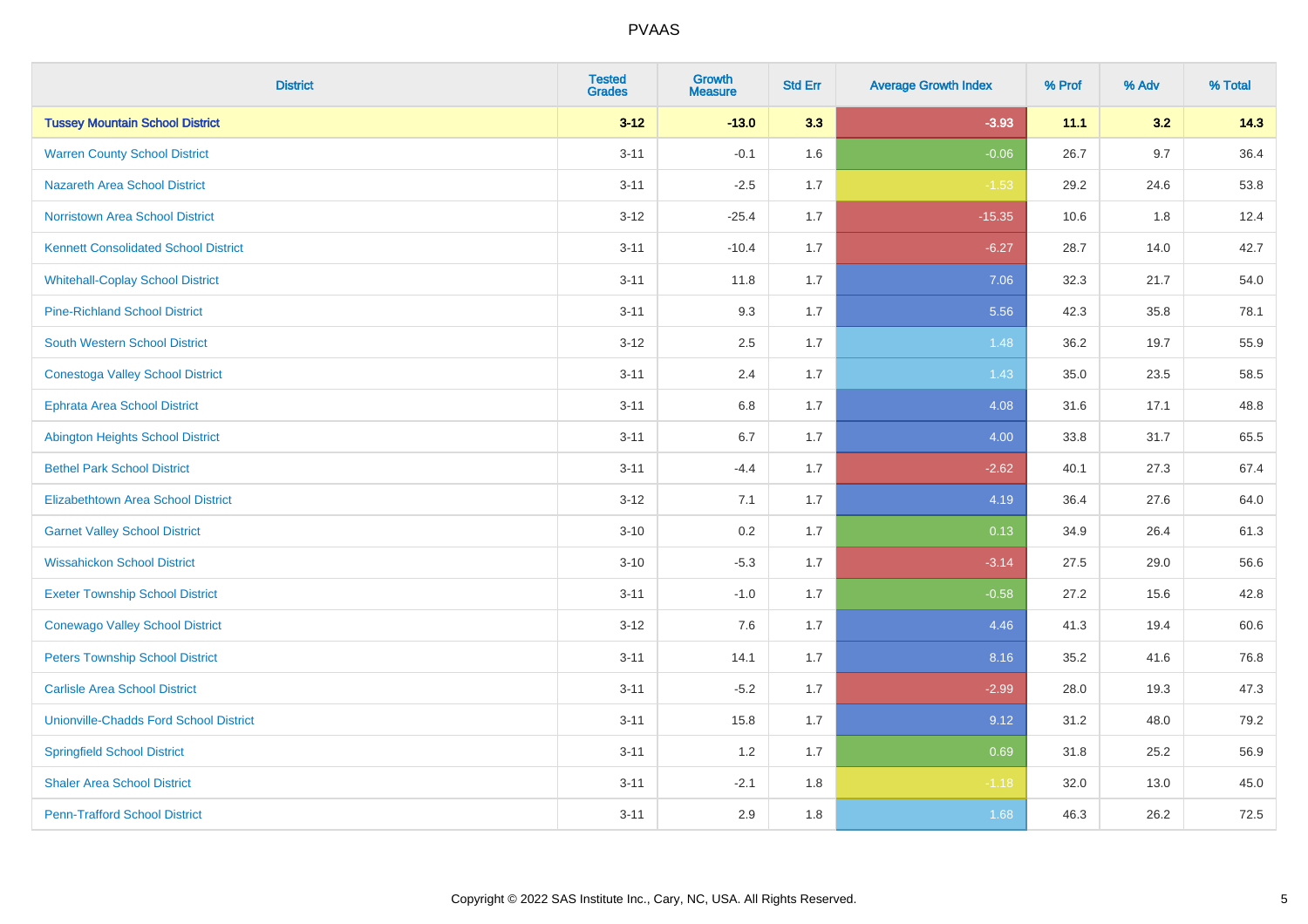| <b>District</b>                             | <b>Tested</b><br><b>Grades</b> | Growth<br><b>Measure</b> | <b>Std Err</b> | <b>Average Growth Index</b> | % Prof | % Adv | % Total |
|---------------------------------------------|--------------------------------|--------------------------|----------------|-----------------------------|--------|-------|---------|
| <b>Tussey Mountain School District</b>      | $3 - 12$                       | $-13.0$                  | 3.3            | $-3.93$                     | 11.1   | 3.2   | 14.3    |
| <b>Shippensburg Area School District</b>    | $3 - 11$                       | 0.5                      | 1.8            | 0.26                        | 23.5   | 22.8  | 46.3    |
| <b>Upper Saint Clair School District</b>    | $3 - 11$                       | 13.8                     | 1.8            | 7.86                        | 32.2   | 44.5  | 76.7    |
| <b>Oxford Area School District</b>          | $3 - 11$                       | $-3.1$                   | 1.8            | $-1.77$                     | 27.5   | 14.5  | 42.0    |
| <b>Lower Dauphin School District</b>        | $3 - 11$                       | 5.3                      | 1.8            | 3.03                        | 30.6   | 26.8  | 57.5    |
| <b>York City School District</b>            | $3 - 12$                       | $-17.7$                  | 1.8            | $-10.05$                    | 3.2    | 0.7   | 3.9     |
| <b>Keystone Central School District</b>     | $3 - 11$                       | 3.6                      | 1.8            | 2.04                        | 27.1   | 14.6  | 41.8    |
| <b>Penn-Delco School District</b>           | $3 - 11$                       | 1.3                      | 1.8            | 0.75                        | 26.5   | 12.6  | 39.1    |
| <b>Trinity Area School District</b>         | $3 - 11$                       | $-8.7$                   | 1.8            | $-4.87$                     | 20.9   | 9.8   | 30.8    |
| <b>Pocono Mountain School District</b>      | $3 - 12$                       | $-4.3$                   | 1.8            | $-2.43$                     | 35.5   | 17.1  | 52.6    |
| <b>Waynesboro Area School District</b>      | $3 - 12$                       | 3.0                      | 1.8            | 1.67                        | 26.0   | 23.5  | 49.5    |
| <b>North Hills School District</b>          | $3 - 11$                       | $-15.8$                  | 1.8            | $-8.84$                     | 26.4   | 19.8  | 46.2    |
| Palmyra Area School District                | $3 - 11$                       | 16.2                     | 1.8            | 9.02                        | 38.8   | 34.0  | 72.8    |
| Moon Area School District                   | $3 - 11$                       | 1.5                      | 1.8            | 0.86                        | 34.5   | 25.5  | 60.0    |
| <b>Upper Dublin School District</b>         | $3 - 12$                       | 2.1                      | 1.8            | 1.19                        | 34.7   | 30.0  | 64.7    |
| South Fayette Township School District      | $3 - 11$                       | $6.0\,$                  | 1.8            | 3.33                        | 32.2   | 38.3  | 70.5    |
| Northeastern York School District           | $3 - 11$                       | 3.8                      | 1.8            | 2.11                        | 32.7   | 21.0  | 53.7    |
| Northern York County School District        | $3 - 11$                       | 8.4                      | 1.8            | 4.63                        | 24.3   | 23.1  | 47.4    |
| <b>Pleasant Valley School District</b>      | $3 - 11$                       | $-3.3$                   | 1.8            | $-1.80$                     | 28.5   | 10.4  | 39.0    |
| <b>Solanco School District</b>              | $3 - 11$                       | 2.2                      | 1.8            | 1.18                        | 27.2   | 15.0  | 42.3    |
| <b>Southern York County School District</b> | $3 - 11$                       | 15.5                     | 1.8            | 8.48                        | 37.6   | 29.2  | 66.8    |
| <b>Phoenixville Area School District</b>    | $3 - 11$                       | 7.3                      | 1.8            | 3.96                        | 32.3   | 27.6  | 59.8    |
| <b>South Eastern School District</b>        | $3 - 11$                       | $-1.0$                   | 1.8            | $-0.55$                     | 36.4   | 17.1  | 53.5    |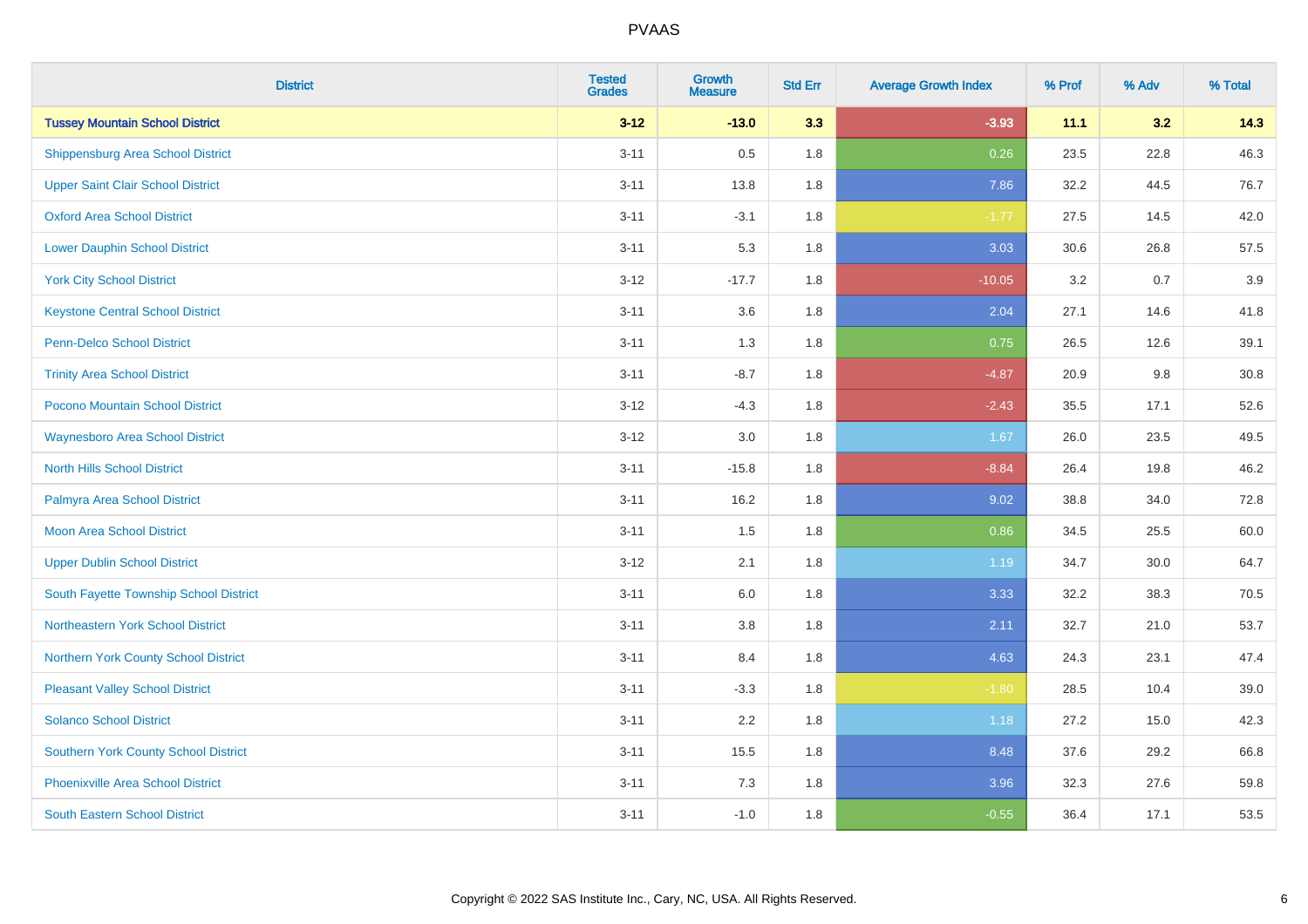| <b>District</b>                           | <b>Tested</b><br><b>Grades</b> | <b>Growth</b><br><b>Measure</b> | <b>Std Err</b> | <b>Average Growth Index</b> | % Prof | % Adv | % Total |
|-------------------------------------------|--------------------------------|---------------------------------|----------------|-----------------------------|--------|-------|---------|
| <b>Tussey Mountain School District</b>    | $3 - 12$                       | $-13.0$                         | 3.3            | $-3.93$                     | 11.1   | 3.2   | 14.3    |
| <b>Franklin Regional School District</b>  | $3 - 11$                       | 11.3                            | 1.8            | 6.13                        | 30.0   | 35.0  | 65.0    |
| <b>Warwick School District</b>            | $3 - 11$                       | 21.7                            | 1.8            | 11.76                       | 27.7   | 36.3  | 64.0    |
| <b>Radnor Township School District</b>    | $3 - 12$                       | 7.5                             | 1.9            | 4.03                        | 33.0   | 38.3  | 71.3    |
| <b>Penncrest School District</b>          | $3 - 11$                       | 6.0                             | 1.9            | 3.24                        | 31.1   | 16.9  | 48.0    |
| Fox Chapel Area School District           | $3 - 11$                       | 17.6                            | 1.9            | 9.47                        | 22.9   | 52.0  | 74.9    |
| <b>Baldwin-Whitehall School District</b>  | $3 - 11$                       | $-5.5$                          | 1.9            | $-2.93$                     | 32.0   | 14.7  | 46.7    |
| <b>Upper Perkiomen School District</b>    | $3 - 11$                       | 5.7                             | 1.9            | 3.04                        | 25.4   | 19.9  | 45.4    |
| Daniel Boone Area School District         | $3 - 12$                       | $0.9\,$                         | 1.9            | 0.46                        | 28.9   | 22.0  | 51.0    |
| <b>Lebanon School District</b>            | $3 - 11$                       | $-1.2$                          | 1.9            | $-0.63$                     | 15.2   | 6.4   | 21.6    |
| <b>Dover Area School District</b>         | $3 - 12$                       | 7.1                             | 1.9            | 3.78                        | 33.0   | 18.7  | 51.7    |
| Pennsylvania Leadership Charter School    | $3 - 11$                       | 8.0                             | 1.9            | 4.22                        | 33.1   | 27.8  | 60.9    |
| <b>Cocalico School District</b>           | $3 - 11$                       | 12.3                            | 1.9            | 6.48                        | 28.2   | 32.3  | 60.5    |
| <b>Muhlenberg School District</b>         | $3 - 10$                       | $-17.8$                         | 1.9            | $-9.34$                     | 12.4   | 4.6   | 17.0    |
| West Jefferson Hills School District      | $3 - 11$                       | 1.9                             | 1.9            | 0.99                        | 34.8   | 27.3  | 62.1    |
| <b>Twin Valley School District</b>        | $3 - 12$                       | $-3.2$                          | 1.9            | $-1.68$                     | 38.8   | 19.8  | 58.6    |
| <b>Mars Area School District</b>          | $3 - 10$                       | 6.6                             | 1.9            | 3.45                        | 36.7   | 32.4  | 69.1    |
| <b>William Penn School District</b>       | $3 - 12$                       | 7.0                             | 1.9            | 3.61                        | 14.0   | 7.2   | 21.3    |
| Red Lion Area School District             | $3 - 11$                       | 4.5                             | 1.9            | 2.31                        | 32.3   | 21.5  | 53.8    |
| <b>Lampeter-Strasburg School District</b> | $3 - 12$                       | 11.0                            | 1.9            | 5.69                        | 35.4   | 32.3  | 67.7    |
| <b>Harrisburg City School District</b>    | $3 - 11$                       | $-0.2$                          | 2.0            | $-0.11$                     | 6.0    | 2.0   | 8.0     |
| <b>Upper Merion Area School District</b>  | $3 - 11$                       | 14.0                            | 2.0            | 7.15                        | 34.4   | 32.6  | 67.0    |
| <b>Pottsgrove School District</b>         | $3 - 11$                       | $-5.5$                          | 2.0            | $-2.78$                     | 28.6   | 10.3  | 38.8    |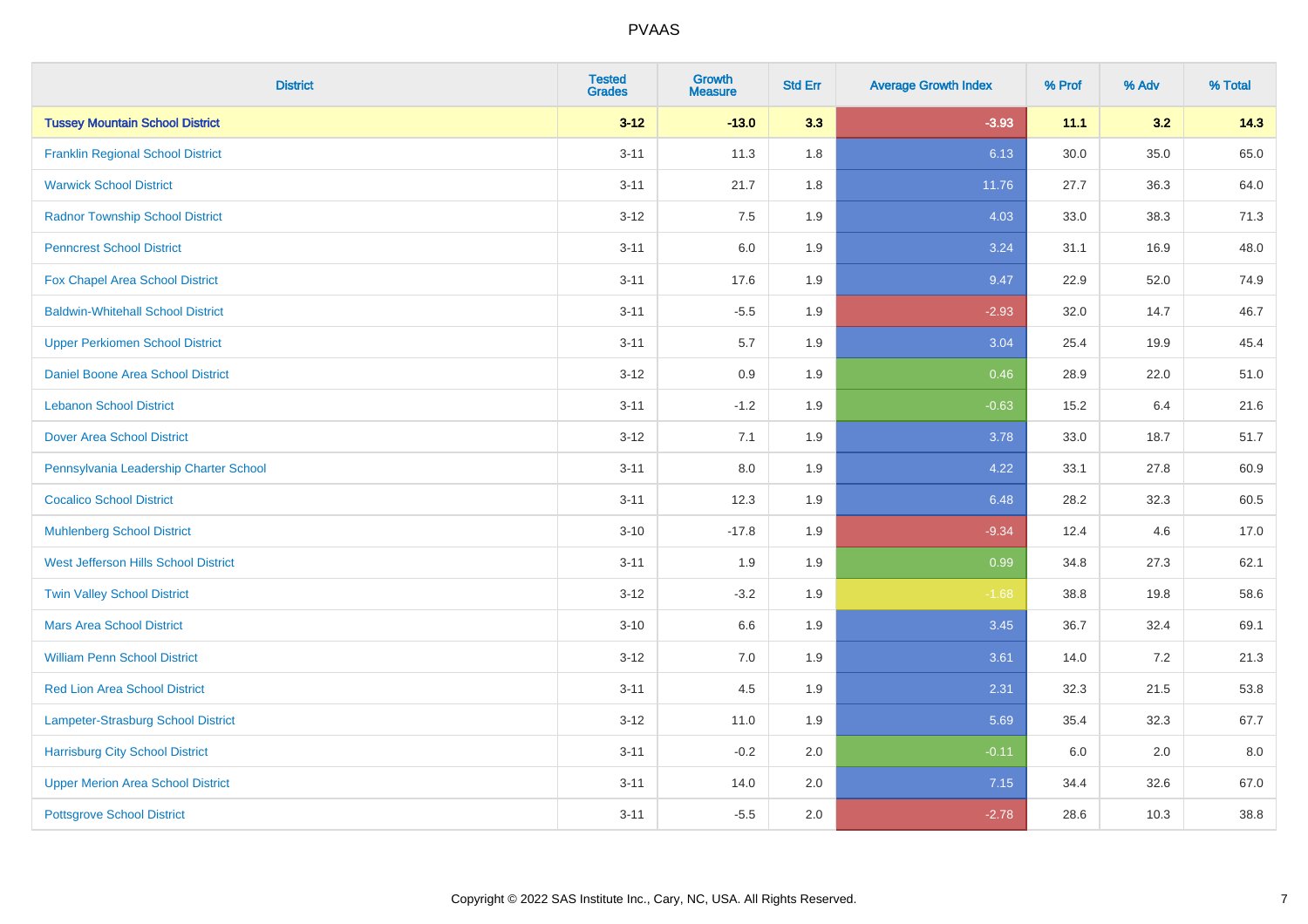| <b>District</b>                                | <b>Tested</b><br><b>Grades</b> | Growth<br><b>Measure</b> | <b>Std Err</b> | <b>Average Growth Index</b> | % Prof | % Adv | % Total |
|------------------------------------------------|--------------------------------|--------------------------|----------------|-----------------------------|--------|-------|---------|
| <b>Tussey Mountain School District</b>         | $3 - 12$                       | $-13.0$                  | 3.3            | $-3.93$                     | 11.1   | 3.2   | 14.3    |
| <b>Hampton Township School District</b>        | $3 - 11$                       | 7.4                      | 2.0            | 3.79                        | 37.9   | 39.2  | 77.0    |
| <b>Manheim Central School District</b>         | $3 - 11$                       | 12.8                     | 2.0            | 6.52                        | 27.8   | 35.4  | 63.2    |
| <b>Great Valley School District</b>            | $3 - 11$                       | 5.4                      | 2.0            | 2.77                        | 33.8   | 33.5  | 67.3    |
| <b>Interboro School District</b>               | $3 - 12$                       | $-8.4$                   | 2.0            | $-4.27$                     | 27.6   | 6.4   | 34.1    |
| <b>Greater Latrobe School District</b>         | $3 - 11$                       | $-14.1$                  | 2.0            | $-7.14$                     | 41.0   | 12.6  | 53.6    |
| <b>Derry Township School District</b>          | $3 - 10$                       | 20.1                     | 2.0            | 10.20                       | 32.8   | 46.9  | 79.7    |
| <b>Upper Moreland Township School District</b> | $3 - 11$                       | 1.1                      | 2.0            | 0.56                        | 24.8   | 26.6  | 51.3    |
| <b>Connellsville Area School District</b>      | $3 - 11$                       | $-5.3$                   | 2.0            | $-2.67$                     | 24.2   | 5.0   | 29.1    |
| <b>Gettysburg Area School District</b>         | $3 - 11$                       | $-6.0$                   | 2.0            | $-3.02$                     | 28.8   | 19.6  | 48.5    |
| <b>Greencastle-Antrim School District</b>      | $3 - 11$                       | $-0.3$                   | 2.0            | $-0.14$                     | 30.9   | 22.2  | 53.1    |
| <b>West Allegheny School District</b>          | $3 - 12$                       | 8.6                      | 2.0            | 4.34                        | 37.3   | 27.2  | 64.5    |
| <b>Lower Moreland Township School District</b> | $3 - 11$                       | 8.7                      | 2.0            | 4.35                        | 38.2   | 33.2  | 71.4    |
| <b>Bellefonte Area School District</b>         | $3 - 11$                       | 6.7                      | 2.0            | 3.34                        | 28.8   | 21.5  | 50.2    |
| <b>Gateway School District</b>                 | $3 - 11$                       | 3.1                      | 2.0            | 1.55                        | 35.7   | 18.5  | 54.2    |
| <b>Dubois Area School District</b>             | $3 - 11$                       | $-2.8$                   | 2.0            | $-1.37$                     | 35.5   | 19.0  | 54.6    |
| <b>Fleetwood Area School District</b>          | $3 - 10$                       | 10.4                     | 2.0            | 5.19                        | 31.7   | 25.8  | 57.5    |
| <b>Juniata County School District</b>          | $3-12$                         | 7.7                      | 2.0            | 3.81                        | 22.9   | 18.9  | 41.8    |
| <b>Indiana Area School District</b>            | $3 - 11$                       | 12.0                     | 2.0            | 5.98                        | 30.0   | 30.4  | 60.3    |
| <b>Cheltenham School District</b>              | $3 - 11$                       | $-17.6$                  | 2.0            | $-8.74$                     | 24.4   | 8.3   | 32.6    |
| <b>Tunkhannock Area School District</b>        | $3 - 11$                       | 1.4                      | 2.0            | 0.71                        | 29.8   | 18.1  | 47.9    |
| <b>Bangor Area School District</b>             | $3-12$                         | $-1.2$                   | 2.0            | $-0.60$                     | 25.8   | 12.7  | 38.5    |
| Kiski Area School District                     | $3 - 11$                       | $-4.0$                   | 2.0            | $-1.99$                     | 23.1   | 18.2  | 41.3    |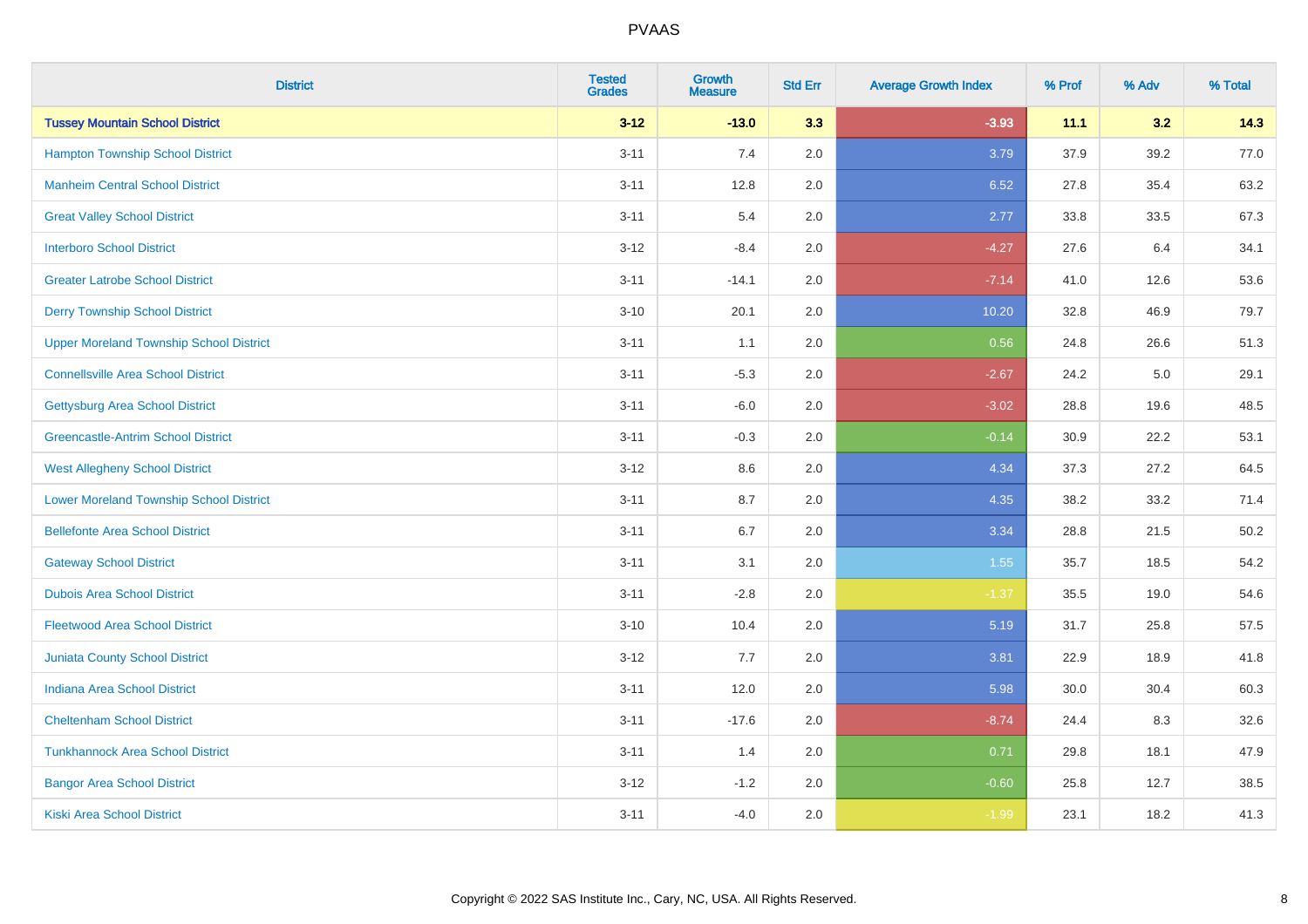| <b>District</b>                               | <b>Tested</b><br><b>Grades</b> | Growth<br><b>Measure</b> | <b>Std Err</b> | <b>Average Growth Index</b> | % Prof | % Adv | % Total |
|-----------------------------------------------|--------------------------------|--------------------------|----------------|-----------------------------|--------|-------|---------|
| <b>Tussey Mountain School District</b>        | $3 - 12$                       | $-13.0$                  | 3.3            | $-3.93$                     | 11.1   | 3.2   | 14.3    |
| <b>Spring Grove Area School District</b>      | $3 - 11$                       | 3.9                      | 2.0            | 1.90                        | 30.0   | 23.0  | 53.0    |
| <b>Montour School District</b>                | $3 - 11$                       | $-6.1$                   | 2.1            | $-2.95$                     | 31.8   | 23.6  | 55.3    |
| <b>Wallenpaupack Area School District</b>     | $3 - 11$                       | $8.8\,$                  | 2.1            | 4.28                        | 28.5   | 18.9  | 47.4    |
| 21st Century Cyber Charter School             | $6 - 12$                       | 6.6                      | 2.1            | 3.16                        | 29.0   | 21.8  | 50.8    |
| <b>Pottsville Area School District</b>        | $3 - 12$                       | $-4.9$                   | 2.1            | $-2.36$                     | 21.8   | 7.9   | 29.6    |
| Esperanza Academy Charter School              | $4 - 11$                       | 2.1                      | 2.1            | 1.01                        | 14.2   | 3.6   | 17.8    |
| <b>Dallas School District</b>                 | $3 - 11$                       | 8.1                      | 2.1            | 3.87                        | 32.4   | 22.4  | 54.8    |
| Selinsgrove Area School District              | $3 - 12$                       | $-5.7$                   | 2.1            | $-2.74$                     | 25.4   | 13.9  | 39.2    |
| <b>York Suburban School District</b>          | $3 - 11$                       | 7.4                      | 2.1            | 3.55                        | 24.9   | 31.2  | 56.1    |
| Mifflinburg Area School District              | $3 - 11$                       | $-6.0$                   | 2.1            | $-2.87$                     | 32.7   | 13.3  | 46.0    |
| <b>Blue Mountain School District</b>          | $3 - 10$                       | 12.2                     | 2.1            | 5.81                        | 30.7   | 26.1  | 56.8    |
| Southern Lehigh School District               | $3 - 11$                       | $-4.1$                   | 2.1            | $-1.94$                     | 39.3   | 28.0  | 67.2    |
| <b>Crawford Central School District</b>       | $3 - 11$                       | 5.7                      | 2.1            | 2.71                        | 26.4   | 15.8  | 42.1    |
| <b>Freeport Area School District</b>          | $3 - 10$                       | $-0.2$                   | 2.1            | $-0.10$                     | 37.4   | 29.8  | 67.2    |
| <b>Conrad Weiser Area School District</b>     | $3 - 11$                       | 7.1                      | 2.1            | 3.34                        | 28.2   | 14.4  | 42.6    |
| Northwestern Lehigh School District           | $3 - 11$                       | $-2.4$                   | 2.1            | $-1.14$                     | 41.7   | 17.9  | 59.5    |
| East Pennsboro Area School District           | $3 - 11$                       | 4.8                      | 2.1            | 2.26                        | 36.8   | 16.9  | 53.7    |
| <b>Rose Tree Media School District</b>        | $3 - 10$                       | $-2.8$                   | 2.1            | $-1.33$                     | 35.2   | 29.6  | 64.8    |
| <b>Chartiers Valley School District</b>       | $3 - 11$                       | $-9.1$                   | 2.1            | $-4.23$                     | 20.7   | 17.4  | 38.0    |
| <b>Eastern Lebanon County School District</b> | $3 - 11$                       | 4.0                      | 2.1            | 1.89                        | 23.5   | 11.5  | 35.0    |
| <b>East Lycoming School District</b>          | $3 - 11$                       | $-10.9$                  | 2.1            | $-5.08$                     | 22.5   | 8.2   | 30.8    |
| <b>Tuscarora School District</b>              | $3 - 11$                       | 13.4                     | 2.2            | 6.20                        | 37.1   | 26.3  | 63.4    |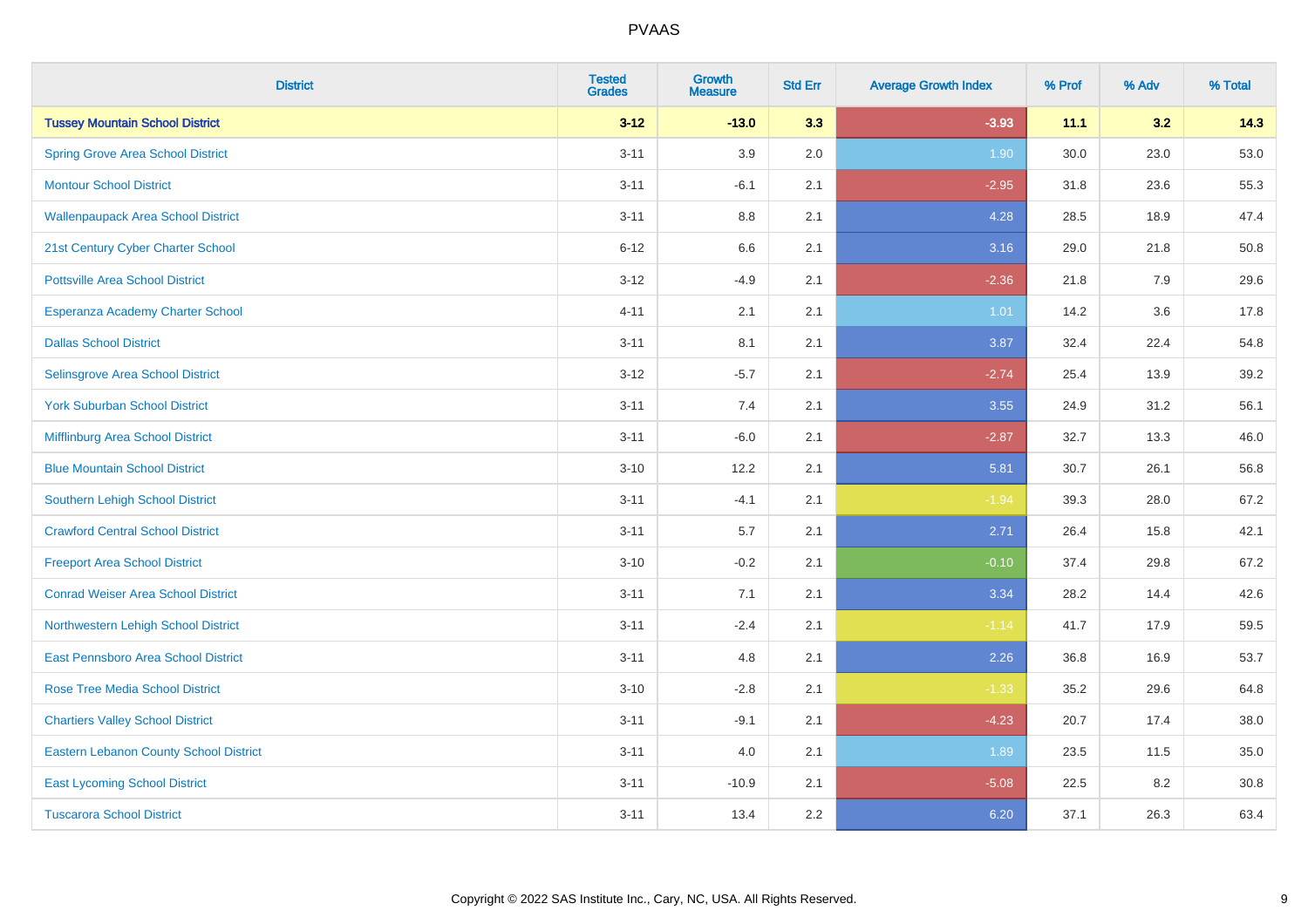| <b>District</b>                               | <b>Tested</b><br><b>Grades</b> | <b>Growth</b><br><b>Measure</b> | <b>Std Err</b> | <b>Average Growth Index</b> | % Prof | % Adv | % Total |
|-----------------------------------------------|--------------------------------|---------------------------------|----------------|-----------------------------|--------|-------|---------|
| <b>Tussey Mountain School District</b>        | $3 - 12$                       | $-13.0$                         | 3.3            | $-3.93$                     | 11.1   | 3.2   | 14.3    |
| <b>Donegal School District</b>                | $3 - 12$                       | 5.9                             | $2.2\,$        | 2.72                        | 34.1   | 23.1  | 57.2    |
| <b>Mckeesport Area School District</b>        | $3 - 12$                       | 4.6                             | 2.2            | 2.14                        | 21.1   | 4.4   | 25.5    |
| North Schuylkill School District              | $3 - 11$                       | $-4.7$                          | 2.2            | $-2.16$                     | 20.2   | 11.7  | 31.9    |
| <b>Pittston Area School District</b>          | $3 - 11$                       | $-8.2$                          | 2.2            | $-3.75$                     | 26.7   | 14.8  | 41.5    |
| <b>Ringgold School District</b>               | $3 - 11$                       | 2.9                             | 2.2            | 1.32                        | 23.8   | 13.3  | 37.1    |
| <b>Wallingford-Swarthmore School District</b> | $3 - 10$                       | 5.0                             | 2.2            | 2.25                        | 33.3   | 37.1  | 70.4    |
| <b>New Foundations Charter School</b>         | $3 - 11$                       | 0.6                             | 2.2            | 0.29                        | 22.4   | 4.0   | 26.4    |
| <b>Crestwood School District</b>              | $3 - 11$                       | $-3.4$                          | 2.2            | $-1.52$                     | 33.1   | 21.7  | 54.9    |
| <b>Fort Leboeuf School District</b>           | $3 - 11$                       | 3.5                             | $2.2\,$        | 1.58                        | 32.0   | 16.8  | 48.8    |
| <b>Pottstown School District</b>              | $3 - 12$                       | 2.0                             | 2.2            | 0.88                        | 19.4   | 6.2   | 25.6    |
| <b>Valley View School District</b>            | $3 - 11$                       | 9.3                             | 2.2            | 4.18                        | 26.6   | 23.1  | 49.7    |
| Saint Marys Area School District              | $3 - 11$                       | $6.0\,$                         | 2.2            | 2.69                        | 35.4   | 18.3  | 53.7    |
| <b>Bucks County Technical High School</b>     | $9 - 10$                       | $-2.9$                          | 2.2            | $-1.29$                     | 27.7   | 10.4  | 38.2    |
| <b>Saucon Valley School District</b>          | $3 - 11$                       | 18.9                            | 2.2            | 8.48                        | 26.0   | 39.6  | 65.6    |
| South Middleton School District               | $3 - 11$                       | 4.4                             | 2.2            | 1.95                        | 31.1   | 16.4  | 47.5    |
| <b>Schuylkill Valley School District</b>      | $3 - 11$                       | $-1.0$                          | 2.2            | $-0.47$                     | 29.8   | 20.2  | 50.0    |
| <b>South Butler County School District</b>    | $3 - 10$                       | 6.3                             | 2.2            | 2.80                        | 37.8   | 19.2  | 57.0    |
| <b>Greensburg Salem School District</b>       | $3 - 11$                       | $-6.9$                          | 2.2            | $-3.06$                     | 30.3   | 13.3  | 43.6    |
| <b>Grove City Area School District</b>        | $3 - 12$                       | $-8.8$                          | 2.3            | $-3.89$                     | 25.6   | 16.4  | 42.0    |
| Northern Lebanon School District              | $3 - 11$                       | $-0.7$                          | 2.3            | $-0.29$                     | 18.8   | 6.8   | 25.6    |
| <b>Bradford Area School District</b>          | $3-12$                         | $-1.8$                          | 2.3            | $-0.79$                     | 31.2   | 16.7  | 47.9    |
| <b>Big Spring School District</b>             | $3 - 11$                       | $-9.8$                          | 2.3            | $-4.32$                     | 23.6   | 12.9  | 36.5    |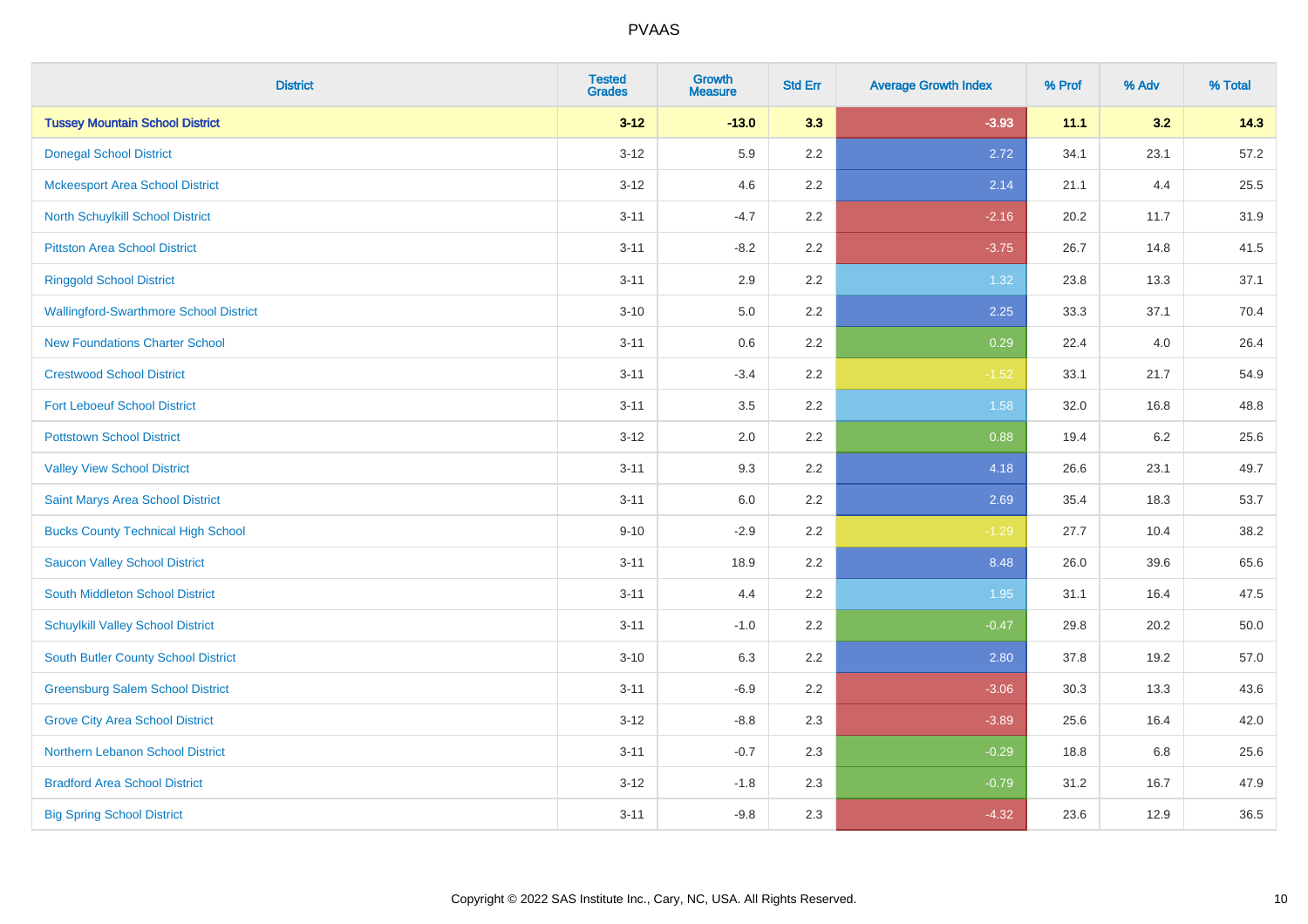| <b>District</b>                             | <b>Tested</b><br><b>Grades</b> | <b>Growth</b><br><b>Measure</b> | <b>Std Err</b> | <b>Average Growth Index</b> | % Prof | % Adv   | % Total |
|---------------------------------------------|--------------------------------|---------------------------------|----------------|-----------------------------|--------|---------|---------|
| <b>Tussey Mountain School District</b>      | $3 - 12$                       | $-13.0$                         | 3.3            | $-3.93$                     | 11.1   | 3.2     | 14.3    |
| <b>Central Cambria School District</b>      | $3 - 11$                       | $-12.7$                         | 2.3            | $-5.61$                     | 19.4   | 7.4     | 26.9    |
| <b>Corry Area School District</b>           | $3 - 11$                       | $-6.8$                          | 2.3            | $-3.01$                     | 24.0   | $8.8\,$ | 32.8    |
| <b>New Castle Area School District</b>      | $3-12$                         | $-13.6$                         | 2.3            | $-5.99$                     | 17.6   | $2.0\,$ | 19.5    |
| <b>Tyrone Area School District</b>          | $3 - 12$                       | 29.2                            | 2.3            | 12.86                       | 36.6   | 29.1    | 65.7    |
| <b>Mount Pleasant Area School District</b>  | $3 - 11$                       | $-5.4$                          | 2.3            | $-2.37$                     | 33.3   | 8.7     | 42.0    |
| <b>Keystone Oaks School District</b>        | $3 - 11$                       | $-7.2$                          | 2.3            | $-3.14$                     | 30.0   | 11.1    | 41.0    |
| <b>Belle Vernon Area School District</b>    | $3 - 11$                       | 11.1                            | 2.3            | 4.88                        | 31.6   | 25.4    | 57.1    |
| <b>Central Columbia School District</b>     | $3 - 12$                       | 0.3                             | 2.3            | 0.12                        | 25.4   | 37.6    | 63.0    |
| <b>Eastern York School District</b>         | $3 - 11$                       | $-6.2$                          | 2.3            | $-2.70$                     | 27.8   | 18.5    | 46.4    |
| <b>Laurel Highlands School District</b>     | $3 - 11$                       | $-3.8$                          | 2.3            | $-1.63$                     | 20.9   | 14.6    | 35.4    |
| <b>Marple Newtown School District</b>       | $3 - 11$                       | 20.6                            | 2.3            | 8.95                        | 31.1   | 42.7    | 73.8    |
| <b>West Perry School District</b>           | $3 - 11$                       | 11.0                            | 2.3            | 4.76                        | 26.9   | 20.5    | 47.4    |
| <b>Harbor Creek School District</b>         | $3 - 11$                       | 13.4                            | 2.3            | 5.80                        | 34.5   | 40.7    | 75.2    |
| <b>Albert Gallatin Area School District</b> | $3 - 11$                       | $-1.7$                          | 2.3            | $-0.72$                     | 31.9   | 20.7    | 52.7    |
| <b>Avonworth School District</b>            | $3 - 10$                       | $-6.2$                          | 2.3            | $-2.68$                     | 35.9   | 14.1    | 50.0    |
| <b>Dauphin County Technical School</b>      | $9 - 11$                       | $-3.9$                          | 2.3            | $-1.67$                     | 18.3   | 11.1    | 29.3    |
| <b>Blackhawk School District</b>            | $3 - 11$                       | 2.0                             | 2.3            | 0.87                        | 34.6   | 20.7    | 55.3    |
| <b>Wyoming Valley West School District</b>  | $3 - 11$                       | $-5.5$                          | 2.3            | $-2.38$                     | 22.2   | 9.2     | 31.4    |
| <b>Mount Carmel Area School District</b>    | $3 - 11$                       | $-7.9$                          | 2.3            | $-3.38$                     | 18.2   | 4.4     | 22.6    |
| <b>Highlands School District</b>            | $3 - 11$                       | $-1.3$                          | 2.3            | $-0.55$                     | 32.6   | 10.5    | 43.0    |
| <b>Sharon City School District</b>          | $3 - 11$                       | $-6.5$                          | 2.3            | $-2.79$                     | 13.1   | 5.0     | 18.1    |
| <b>Athens Area School District</b>          | $3 - 11$                       | 2.6                             | 2.3            | 1.11                        | 34.9   | 12.3    | 47.3    |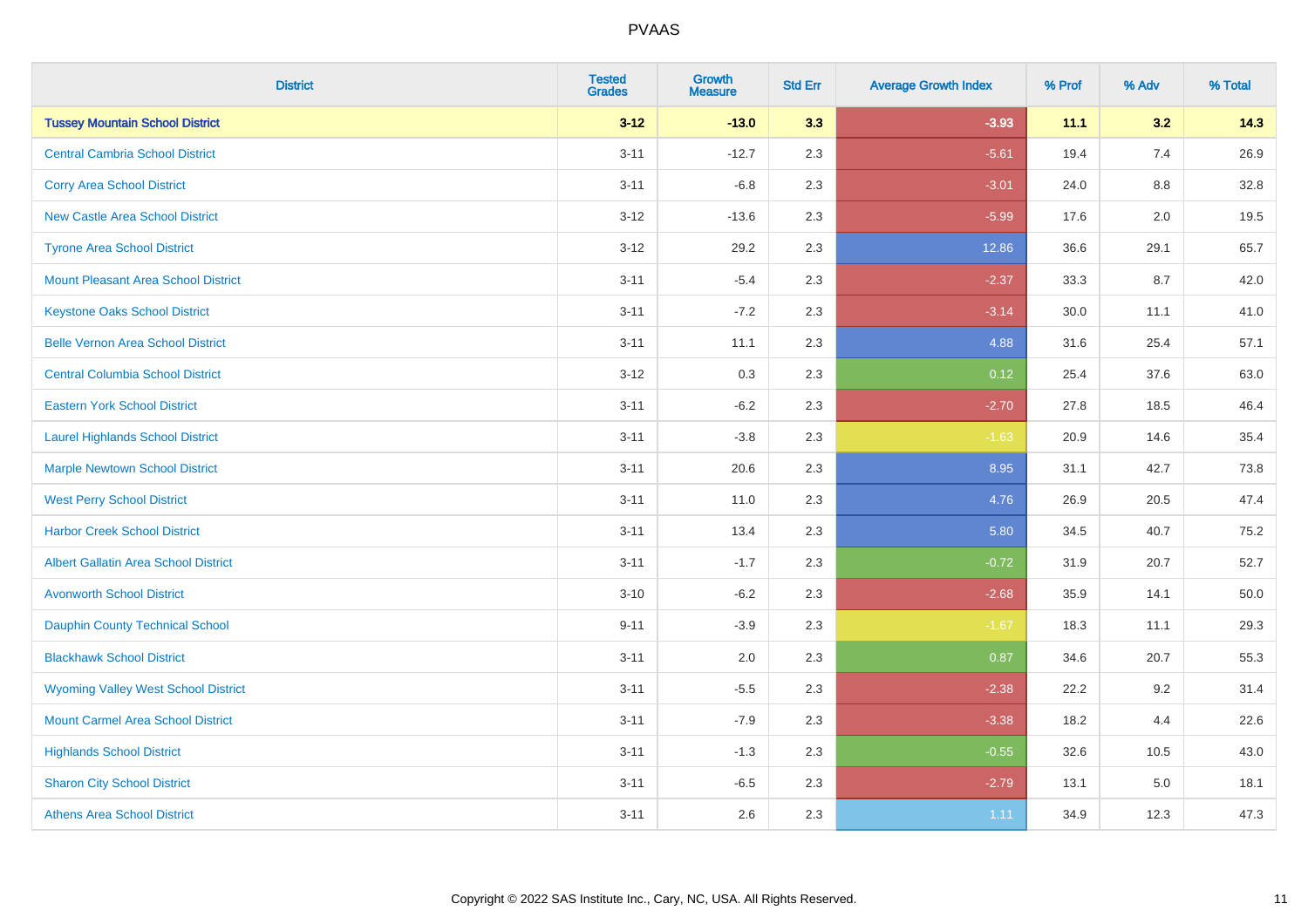| <b>District</b>                          | <b>Tested</b><br><b>Grades</b> | <b>Growth</b><br><b>Measure</b> | <b>Std Err</b> | <b>Average Growth Index</b> | % Prof | % Adv | % Total  |
|------------------------------------------|--------------------------------|---------------------------------|----------------|-----------------------------|--------|-------|----------|
| <b>Tussey Mountain School District</b>   | $3 - 12$                       | $-13.0$                         | 3.3            | $-3.93$                     | 11.1   | 3.2   | 14.3     |
| <b>Wilson Area School District</b>       | $3 - 11$                       | $-0.3$                          | 2.4            | $-0.12$                     | 35.4   | 14.6  | $50.0\,$ |
| <b>Lehighton Area School District</b>    | $3 - 11$                       | 11.4                            | 2.4            | 4.84                        | 30.5   | 24.9  | 55.3     |
| <b>Plum Borough School District</b>      | $3 - 11$                       | $-9.4$                          | 2.4            | $-3.98$                     | 32.9   | 27.4  | 60.4     |
| <b>Tamaqua Area School District</b>      | $3 - 12$                       | 6.5                             | 2.4            | 2.72                        | 34.3   | 17.5  | 51.8     |
| <b>Lewisburg Area School District</b>    | $3 - 11$                       | 1.7                             | 2.4            | 0.72                        | 35.9   | 35.9  | 71.8     |
| <b>Greater Johnstown School District</b> | $3 - 11$                       | $-3.5$                          | 2.4            | $-1.45$                     | 10.3   | 1.3   | 11.5     |
| <b>Somerset Area School District</b>     | $3 - 11$                       | $-7.6$                          | 2.4            | $-3.17$                     | 21.0   | 14.5  | 35.5     |
| <b>Middletown Area School District</b>   | $3 - 11$                       | $-3.4$                          | 2.4            | $-1.44$                     | 34.3   | 15.2  | 49.4     |
| <b>Bedford Area School District</b>      | $3 - 11$                       | 6.4                             | 2.4            | 2.68                        | 31.0   | 20.6  | 51.6     |
| Hamburg Area School District             | $3 - 11$                       | 0.6                             | 2.4            | 0.25                        | 28.0   | 15.5  | 43.6     |
| <b>City CHS</b>                          | $10 - 11$                      | $-5.6$                          | 2.4            | $-2.34$                     | 15.9   | 1.5   | 17.4     |
| <b>Bermudian Springs School District</b> | $3 - 11$                       | 2.5                             | 2.4            | $1.05$                      | 31.8   | 23.5  | 55.3     |
| <b>Wilkes-Barre Area School District</b> | $3 - 11$                       | $-12.4$                         | 2.4            | $-5.18$                     | 14.2   | 3.7   | 17.9     |
| <b>Fairview School District</b>          | $3 - 11$                       | 8.3                             | 2.4            | 3.43                        | 41.9   | 34.9  | 76.7     |
| <b>Penn Hills School District</b>        | $3 - 11$                       | 0.0                             | 2.4            | 0.02                        | 18.4   | 7.1   | 25.6     |
| Penn Cambria School District             | $3 - 11$                       | $-4.5$                          | 2.4            | $-1.86$                     | 27.3   | 15.8  | 43.2     |
| <b>Spring Cove School District</b>       | $3 - 11$                       | 9.1                             | 2.4            | 3.77                        | 31.8   | 25.4  | 57.1     |
| Jim Thorpe Area School District          | $3 - 11$                       | $-10.9$                         | 2.4            | $-4.48$                     | 19.5   | 6.0   | 25.5     |
| <b>Agora Cyber Charter School</b>        | $3 - 11$                       | 14.6                            | 2.4            | 6.03                        | 24.7   | 19.5  | 44.2     |
| <b>General Mclane School District</b>    | $3 - 11$                       | $-10.7$                         | 2.4            | $-4.40$                     | 34.0   | 15.6  | 49.6     |
| <b>Shikellamy School District</b>        | $3 - 10$                       | $-8.3$                          | 2.4            | $-3.42$                     | 20.8   | 18.5  | 39.2     |
| Oil City Area School District            | $3 - 11$                       | 8.6                             | 2.4            | 3.56                        | 29.1   | 13.1  | 42.2     |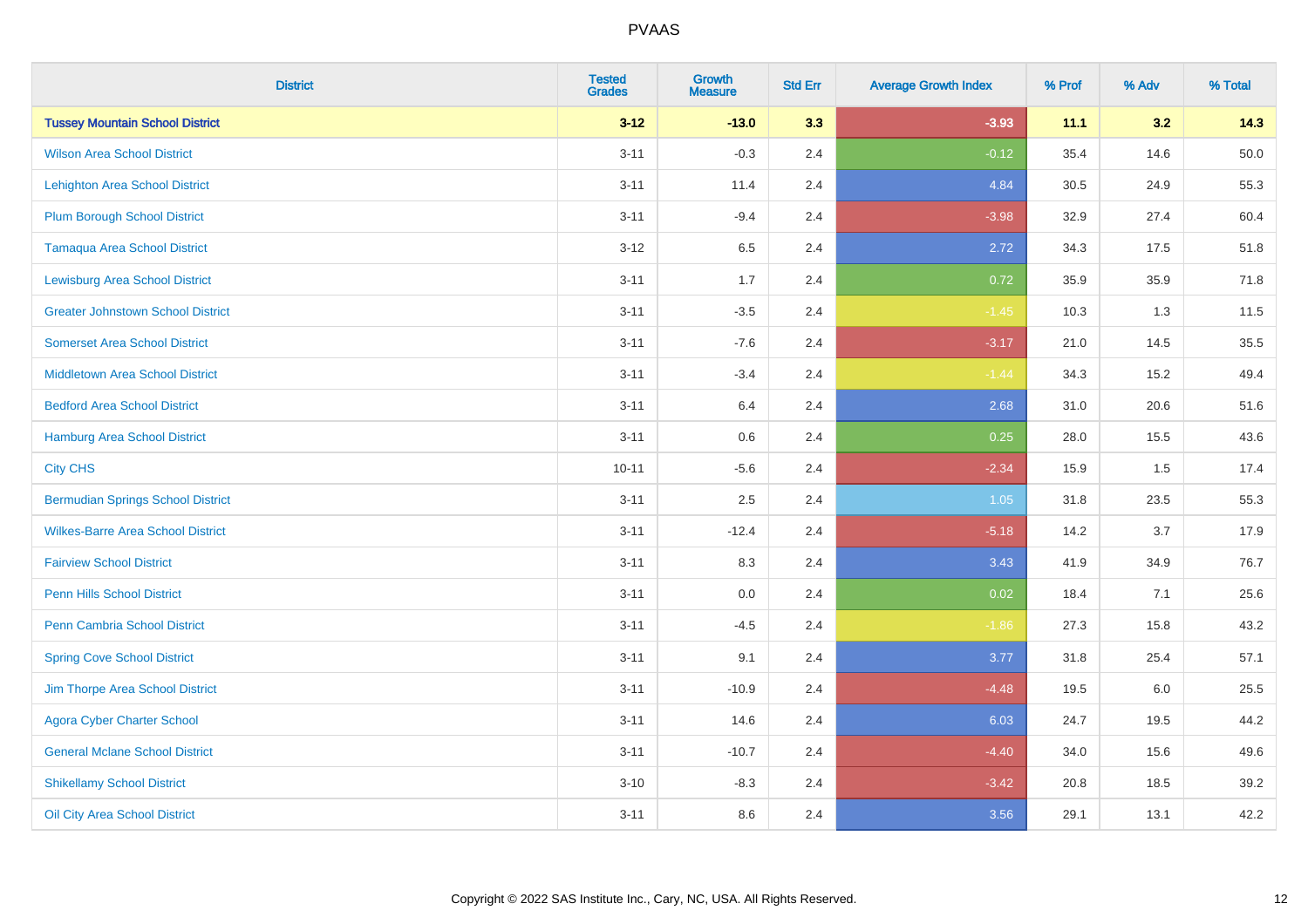| <b>District</b>                                | <b>Tested</b><br><b>Grades</b> | <b>Growth</b><br><b>Measure</b> | <b>Std Err</b> | <b>Average Growth Index</b> | % Prof | % Adv | % Total |
|------------------------------------------------|--------------------------------|---------------------------------|----------------|-----------------------------|--------|-------|---------|
| <b>Tussey Mountain School District</b>         | $3 - 12$                       | $-13.0$                         | 3.3            | $-3.93$                     | 11.1   | 3.2   | 14.3    |
| <b>Littlestown Area School District</b>        | $3 - 11$                       | 28.7                            | 2.4            | 11.83                       | 38.4   | 29.3  | 67.7    |
| <b>Berwick Area School District</b>            | $3 - 11$                       | $-6.9$                          | 2.4            | $-2.84$                     | 22.3   | 11.5  | 33.8    |
| <b>Tredyffrin-Easttown School District</b>     | $3 - 10$                       | 8.7                             | 2.4            | 3.57                        | 35.2   | 35.8  | 71.0    |
| <b>Annville-Cleona School District</b>         | $3 - 12$                       | 1.1                             | 2.4            | 0.45                        | 34.8   | 13.6  | 48.5    |
| <b>Oley Valley School District</b>             | $3 - 11$                       | 1.4                             | 2.4            | 0.56                        | 37.4   | 23.9  | 61.4    |
| <b>Shamokin Area School District</b>           | $3 - 11$                       | $-2.6$                          | 2.5            | $-1.06$                     | 19.6   | 9.8   | 29.3    |
| <b>Slippery Rock Area School District</b>      | $3 - 11$                       | $-3.8$                          | 2.5            | $-1.56$                     | 30.8   | 21.9  | 52.7    |
| <b>Elizabeth Forward School District</b>       | $3 - 11$                       | $-5.5$                          | 2.5            | $-2.25$                     | 32.2   | 12.8  | 45.0    |
| <b>Wayne Highlands School District</b>         | $3 - 11$                       | 22.5                            | 2.5            | 9.16                        | 33.8   | 40.4  | 74.2    |
| <b>MaST Community Charter School</b>           | $3 - 10$                       | $-0.9$                          | 2.5            | $-0.34$                     | 25.0   | 21.6  | 46.6    |
| <b>Universal Audenried Charter School</b>      | $9 - 11$                       | $-3.8$                          | 2.5            | $-1.53$                     | 3.0    | 0.5   | 3.5     |
| Lehigh Valley Charter High School For The Arts | $9 - 10$                       | $-11.8$                         | 2.5            | $-4.76$                     | 28.9   | 5.7   | 34.6    |
| <b>Deer Lakes School District</b>              | $3 - 11$                       | $-10.0$                         | 2.5            | $-4.02$                     | 27.7   | 9.9   | 37.6    |
| <b>Quaker Valley School District</b>           | $3 - 11$                       | 12.2                            | 2.5            | 4.90                        | 39.5   | 26.4  | 65.9    |
| <b>Wyoming Area School District</b>            | $3 - 10$                       | $-5.5$                          | 2.5            | $-2.21$                     | 32.0   | 9.6   | 41.6    |
| <b>Scranton School District</b>                | $3 - 12$                       | $-10.1$                         | 2.5            | $-4.04$                     | 20.0   | 7.7   | 27.7    |
| <b>West Mifflin Area School District</b>       | $3 - 12$                       | $-11.9$                         | 2.5            | $-4.77$                     | 15.9   | 4.0   | 19.9    |
| <b>Milton Area School District</b>             | $3 - 11$                       | $-10.1$                         | 2.5            | $-4.04$                     | 23.0   | 11.3  | 34.2    |
| <b>Tech Freire Charter School</b>              | $9 - 11$                       | 0.7                             | 2.5            | 0.27                        | 3.6    | 0.0   | 3.6     |
| <b>Upper Adams School District</b>             | $3 - 11$                       | 0.9                             | 2.5            | 0.37                        | 33.0   | 17.0  | 50.0    |
| <b>Hermitage School District</b>               | $3 - 12$                       | 14.0                            | 2.5            | 5.59                        | 34.0   | 27.0  | 61.0    |
| <b>Titusville Area School District</b>         | $3 - 11$                       | $-5.0$                          | 2.5            | $-1.98$                     | 26.5   | 6.8   | 33.3    |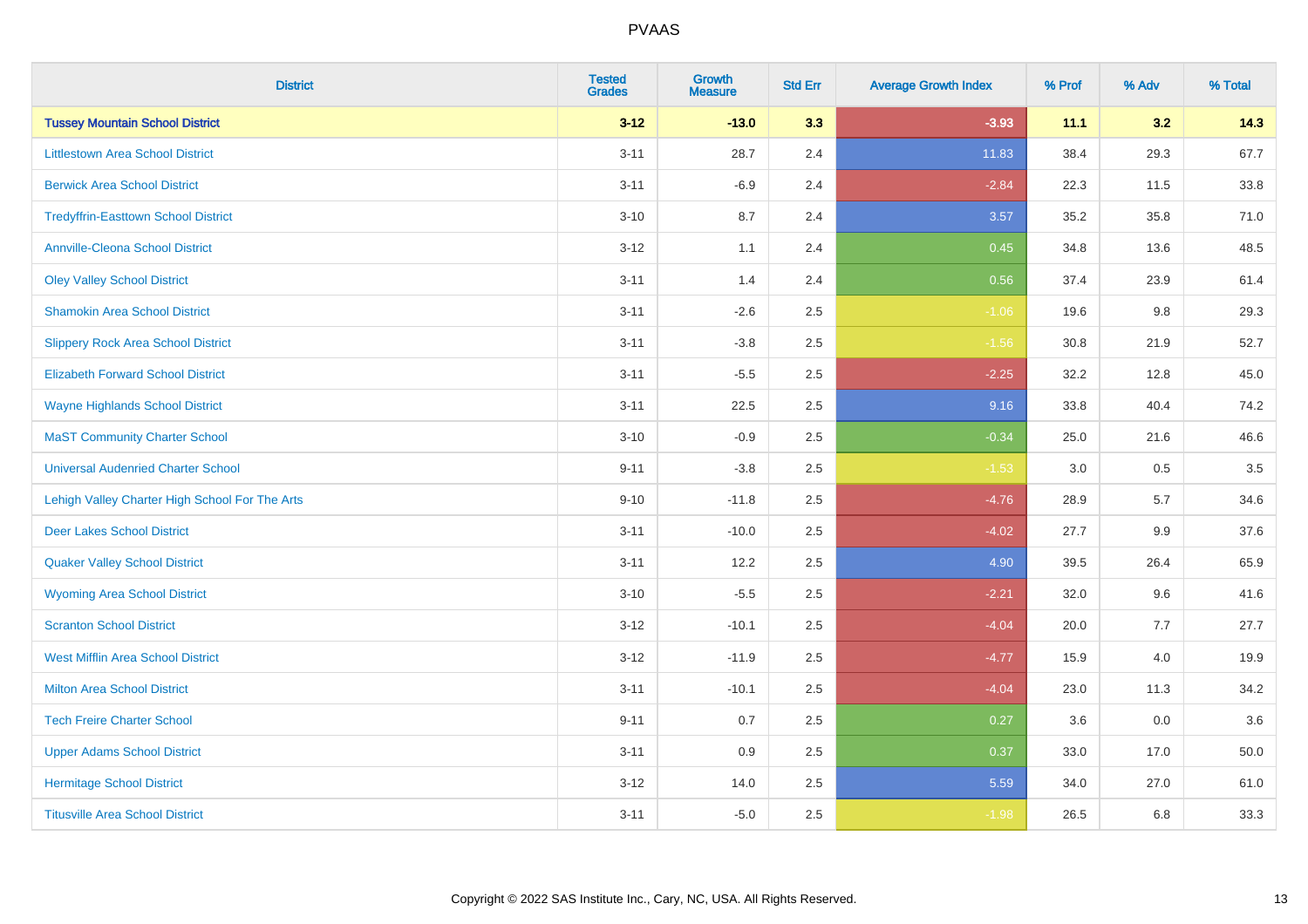| <b>District</b>                                                       | <b>Tested</b><br><b>Grades</b> | Growth<br><b>Measure</b> | <b>Std Err</b> | <b>Average Growth Index</b> | % Prof | % Adv | % Total |
|-----------------------------------------------------------------------|--------------------------------|--------------------------|----------------|-----------------------------|--------|-------|---------|
| <b>Tussey Mountain School District</b>                                | $3 - 12$                       | $-13.0$                  | 3.3            | $-3.93$                     | 11.1   | 3.2   | 14.3    |
| Pen Argyl Area School District                                        | $3 - 12$                       | 12.8                     | 2.5            | 5.10                        | 28.5   | 23.8  | 52.3    |
| Northern Lehigh School District                                       | $3 - 12$                       | 6.1                      | 2.5            | 2.42                        | 21.4   | 18.0  | 39.3    |
| <b>Central Greene School District</b>                                 | $3 - 11$                       | $-0.4$                   | 2.5            | $-0.15$                     | 27.8   | 14.8  | 42.6    |
| <b>Bald Eagle Area School District</b>                                | $3 - 11$                       | 7.6                      | 2.5            | 3.00                        | 31.6   | 15.6  | 47.3    |
| <b>Jersey Shore Area School District</b>                              | $3 - 11$                       | 0.7                      | 2.5            | 0.27                        | 39.3   | 13.6  | 52.9    |
| <b>Forest Hills School District</b>                                   | $3 - 11$                       | 1.8                      | 2.5            | 0.71                        | 28.8   | 10.3  | 39.1    |
| Preparatory Charter School Of Mathematics, Science, Tech, And Careers | $9 - 10$                       | $-5.1$                   | 2.5            | $-2.03$                     | 6.3    | 1.4   | 7.7     |
| Ambridge Area School District                                         | $3 - 12$                       | $-19.4$                  | 2.5            | $-7.64$                     | 23.2   | 5.6   | 28.9    |
| <b>Beaver Area School District</b>                                    | $3 - 10$                       | $-3.0$                   | $2.5\,$        | $-1.16$                     | 25.8   | 27.8  | 53.6    |
| <b>Woodland Hills School District</b>                                 | $3 - 12$                       | $-4.2$                   | 2.5            | $-1.66$                     | 10.1   | 1.4   | 11.5    |
| <b>Innovative Arts Academy Charter School</b>                         | $6 - 11$                       | $-7.2$                   | 2.5            | $-2.83$                     | 2.0    | 0.0   | 2.0     |
| <b>South Park School District</b>                                     | $3 - 11$                       | $-8.8$                   | 2.5            | $-3.46$                     | 28.1   | 17.0  | 45.2    |
| <b>Brandywine Heights Area School District</b>                        | $3 - 11$                       | 5.8                      | 2.6            | 2.27                        | 27.7   | 28.6  | 56.2    |
| <b>Conneaut School District</b>                                       | $3 - 12$                       | $-2.3$                   | 2.6            | $-0.91$                     | 27.4   | 9.7   | 37.1    |
| <b>Midd-West School District</b>                                      | $3 - 11$                       | 3.6                      | 2.6            | 1.42                        | 28.6   | 25.0  | 53.6    |
| Huntingdon Area School District                                       | $3 - 11$                       | 5.8                      | 2.6            | 2.28                        | 27.8   | 17.4  | 45.2    |
| <b>Danville Area School District</b>                                  | $3 - 11$                       | 18.4                     | 2.6            | 7.19                        | 32.0   | 46.1  | 78.1    |
| Perseus House Charter School Of Excellence                            | $6 - 11$                       | $-6.4$                   | 2.6            | $-2.50$                     | 0.9    | 0.0   | 0.9     |
| Northern Tioga School District                                        | $3 - 12$                       | 6.8                      | 2.6            | 2.64                        | 25.0   | 16.9  | 41.9    |
| <b>Girard School District</b>                                         | $3 - 11$                       | $-12.3$                  | 2.6            | $-4.76$                     | 29.7   | 18.9  | 48.6    |
| Philadelphia Electrical & Tech Charter High School                    | $10 - 10$                      | 1.2                      | 2.6            | 0.45                        | 0.9    | 0.0   | 0.9     |
| <b>Central Valley School District</b>                                 | $3 - 10$                       | 4.7                      | 2.6            | 1.83                        | 37.8   | 18.5  | 56.3    |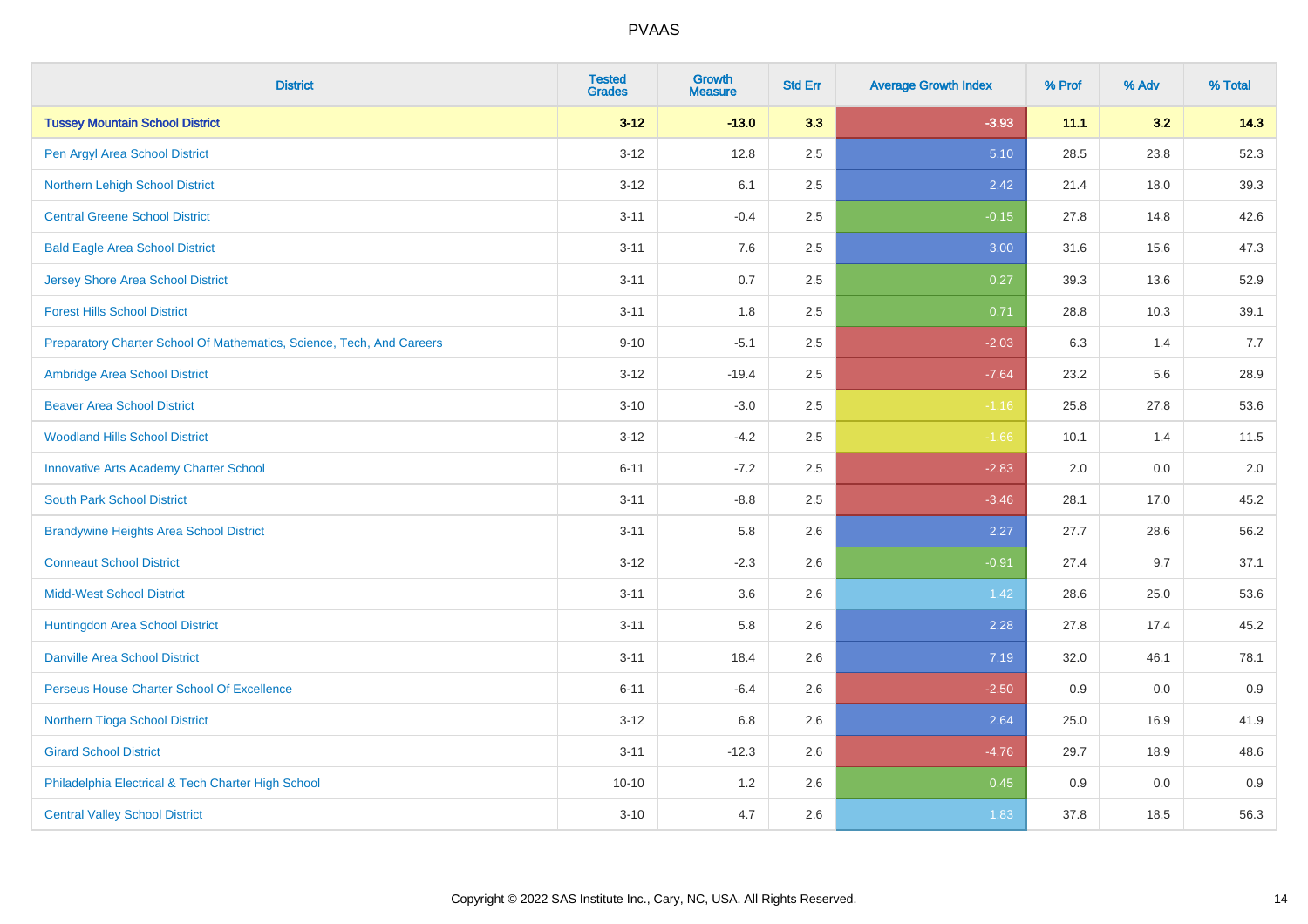| <b>District</b>                                  | <b>Tested</b><br><b>Grades</b> | Growth<br><b>Measure</b> | <b>Std Err</b> | <b>Average Growth Index</b> | % Prof | % Adv | % Total |
|--------------------------------------------------|--------------------------------|--------------------------|----------------|-----------------------------|--------|-------|---------|
| <b>Tussey Mountain School District</b>           | $3 - 12$                       | $-13.0$                  | 3.3            | $-3.93$                     | 11.1   | 3.2   | 14.3    |
| <b>Susquenita School District</b>                | $3 - 11$                       | $-5.9$                   | 2.6            | $-2.28$                     | 30.6   | 13.9  | 44.4    |
| <b>Collegium Charter School</b>                  | $3 - 10$                       | 21.2                     | 2.6            | 8.18                        | 25.4   | 16.4  | 41.8    |
| <b>Western Wayne School District</b>             | $3 - 11$                       | 3.6                      | 2.6            | 1.39                        | 30.8   | 16.2  | 47.0    |
| <b>Wyomissing Area School District</b>           | $3 - 12$                       | $-2.4$                   | 2.6            | $-0.92$                     | 25.6   | 28.1  | 53.7    |
| <b>Franklin Area School District</b>             | $3 - 11$                       | $-3.7$                   | 2.6            | $-1.43$                     | 30.5   | 5.9   | 36.4    |
| Community Academy Of Philadelphia Charter School | $3 - 11$                       | 0.1                      | 2.6            | 0.06                        | 9.7    | 2.6   | 12.4    |
| <b>Derry Area School District</b>                | $3 - 11$                       | $-11.8$                  | 2.6            | $-4.53$                     | 34.8   | 6.1   | 40.9    |
| <b>Greater Nanticoke Area School District</b>    | $3 - 12$                       | $-6.8$                   | 2.6            | $-2.58$                     | 15.2   | 8.9   | 24.1    |
| <b>Chester-Upland School District</b>            | $3 - 11$                       | $-3.6$                   | 2.6            | $-1.38$                     | 1.6    | 0.0   | 1.6     |
| <b>Hopewell Area School District</b>             | $3 - 11$                       | 0.8                      | 2.6            | 0.31                        | 34.5   | 12.4  | 46.9    |
| <b>Richland School District</b>                  | $3 - 11$                       | $-6.9$                   | 2.6            | $-2.63$                     | 40.1   | 20.9  | 61.0    |
| Penns Valley Area School District                | $3 - 12$                       | 14.1                     | 2.6            | 5.33                        | 29.6   | 23.3  | 52.9    |
| <b>Montoursville Area School District</b>        | $3 - 12$                       | $-8.4$                   | 2.6            | $-3.17$                     | 38.8   | 18.2  | 57.0    |
| Karns City Area School District                  | $3 - 11$                       | $-7.2$                   | 2.6            | $-2.71$                     | 26.4   | 20.8  | 47.2    |
| <b>Towanda Area School District</b>              | $3 - 11$                       | $-4.0$                   | 2.6            | $-1.52$                     | 24.8   | 9.9   | 34.8    |
| <b>Neshannock Township School District</b>       | $3 - 10$                       | $-12.5$                  | 2.7            | $-4.73$                     | 29.0   | 13.0  | 42.0    |
| Susquehanna Township School District             | $3 - 12$                       | 3.9                      | 2.7            | 1.45                        | 19.0   | 13.1  | 32.0    |
| Boys Latin Of Philadelphia Charter School        | $6 - 12$                       | $-8.0$                   | 2.7            | $-3.02$                     | 1.4    | 0.0   | 1.4     |
| <b>Riverside School District</b>                 | $3 - 11$                       | $-6.2$                   | 2.7            | $-2.33$                     | 20.8   | 17.0  | 37.7    |
| <b>Palmerton Area School District</b>            | $3 - 11$                       | $-0.9$                   | 2.7            | $-0.34$                     | 34.3   | 14.3  | 48.6    |
| <b>Loyalsock Township School District</b>        | $3 - 12$                       | 26.7                     | 2.7            | 9.92                        | 36.8   | 35.1  | 71.9    |
| Schuylkill Haven Area School District            | $3 - 11$                       | $-5.3$                   | 2.7            | $-1.96$                     | 22.2   | 11.6  | 33.8    |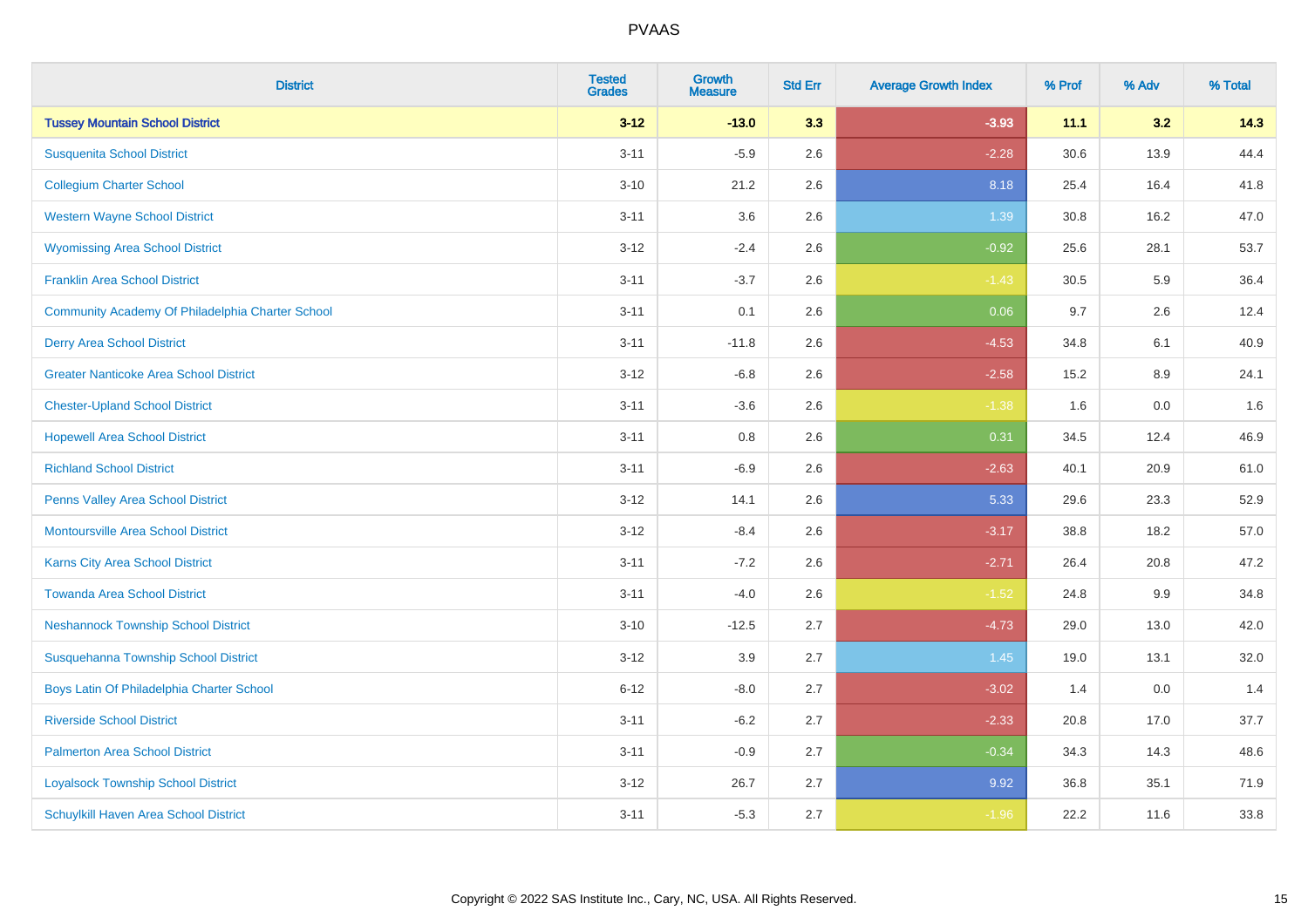| <b>District</b>                                    | <b>Tested</b><br><b>Grades</b> | <b>Growth</b><br><b>Measure</b> | <b>Std Err</b> | <b>Average Growth Index</b> | % Prof | % Adv   | % Total |
|----------------------------------------------------|--------------------------------|---------------------------------|----------------|-----------------------------|--------|---------|---------|
| <b>Tussey Mountain School District</b>             | $3 - 12$                       | $-13.0$                         | 3.3            | $-3.93$                     | 11.1   | 3.2     | 14.3    |
| <b>Dunmore School District</b>                     | $3 - 11$                       | $-12.2$                         | 2.7            | $-4.51$                     | 15.0   | 5.3     | 20.4    |
| <b>Riverside Beaver County School District</b>     | $3 - 11$                       | $-5.5$                          | 2.7            | $-2.03$                     | 35.8   | 23.2    | 59.0    |
| <b>Punxsutawney Area School District</b>           | $3 - 11$                       | 15.8                            | 2.7            | 5.83                        | 18.6   | 29.0    | 47.6    |
| <b>Mid Valley School District</b>                  | $3 - 10$                       | $-11.1$                         | 2.7            | $-4.07$                     | 28.3   | 8.1     | 36.4    |
| <b>North East School District</b>                  | $3 - 11$                       | $-5.3$                          | 2.7            | $-1.97$                     | 31.7   | 24.8    | 56.4    |
| <b>Yough School District</b>                       | $3 - 10$                       | $-6.2$                          | 2.7            | $-2.27$                     | 28.9   | 8.8     | 37.7    |
| <b>Warrior Run School District</b>                 | $3 - 11$                       | 10.5                            | 2.7            | 3.86                        | 34.1   | 16.8    | 50.9    |
| Philadelphia Academy Charter School                | $3 - 11$                       | $-14.7$                         | 2.7            | $-5.42$                     | 21.6   | 3.9     | 25.5    |
| <b>West York Area School District</b>              | $3 - 12$                       | $-9.8$                          | 2.7            | $-3.57$                     | 21.9   | 10.9    | 32.8    |
| <b>Lincoln Park Performing Arts Charter School</b> | $7 - 11$                       | $-14.9$                         | 2.7            | $-5.45$                     | 39.3   | 8.9     | 48.2    |
| <b>Charleroi School District</b>                   | $3 - 11$                       | $-4.3$                          | 2.7            | $-1.55$                     | 22.2   | 15.9    | 38.1    |
| <b>Hanover Public School District</b>              | $3 - 11$                       | $-12.4$                         | 2.7            | $-4.50$                     | 22.7   | $6.2\,$ | 28.9    |
| <b>Wattsburg Area School District</b>              | $3 - 11$                       | 1.0                             | 2.7            | 0.36                        | 20.4   | 12.4    | 32.7    |
| <b>Lakeland School District</b>                    | $3 - 11$                       | 13.3                            | 2.8            | 4.80                        | 22.2   | 21.2    | 43.4    |
| <b>Montrose Area School District</b>               | $3 - 10$                       | 12.3                            | 2.8            | 4.41                        | 37.8   | 28.9    | 66.7    |
| Lake-Lehman School District                        | $3 - 11$                       | 14.9                            | 2.8            | 5.34                        | 25.8   | 22.5    | 48.3    |
| <b>Mohawk Area School District</b>                 | $3 - 11$                       | $-10.5$                         | 2.8            | $-3.75$                     | 35.1   | 10.6    | 45.7    |
| <b>Kutztown Area School District</b>               | $3 - 12$                       | 9.3                             | 2.8            | 3.34                        | 38.5   | 14.6    | 53.2    |
| <b>Columbia-Montour AVTS</b>                       | $9 - 10$                       | $-7.1$                          | 2.8            | $-2.52$                     | 19.5   | 3.2     | 22.7    |
| <b>Blairsville-Saltsburg School District</b>       | $3 - 11$                       | $-7.5$                          | 2.8            | $-2.67$                     | 20.1   | 8.2     | 28.3    |
| Mastery Charter School - Shoemaker Campus          | $7 - 10$                       | $-2.3$                          | 2.8            | $-0.81$                     | 10.1   | 3.7     | 13.8    |
| <b>Iroquois School District</b>                    | $3 - 11$                       | 13.6                            | 2.8            | 4.83                        | 33.3   | 16.0    | 49.4    |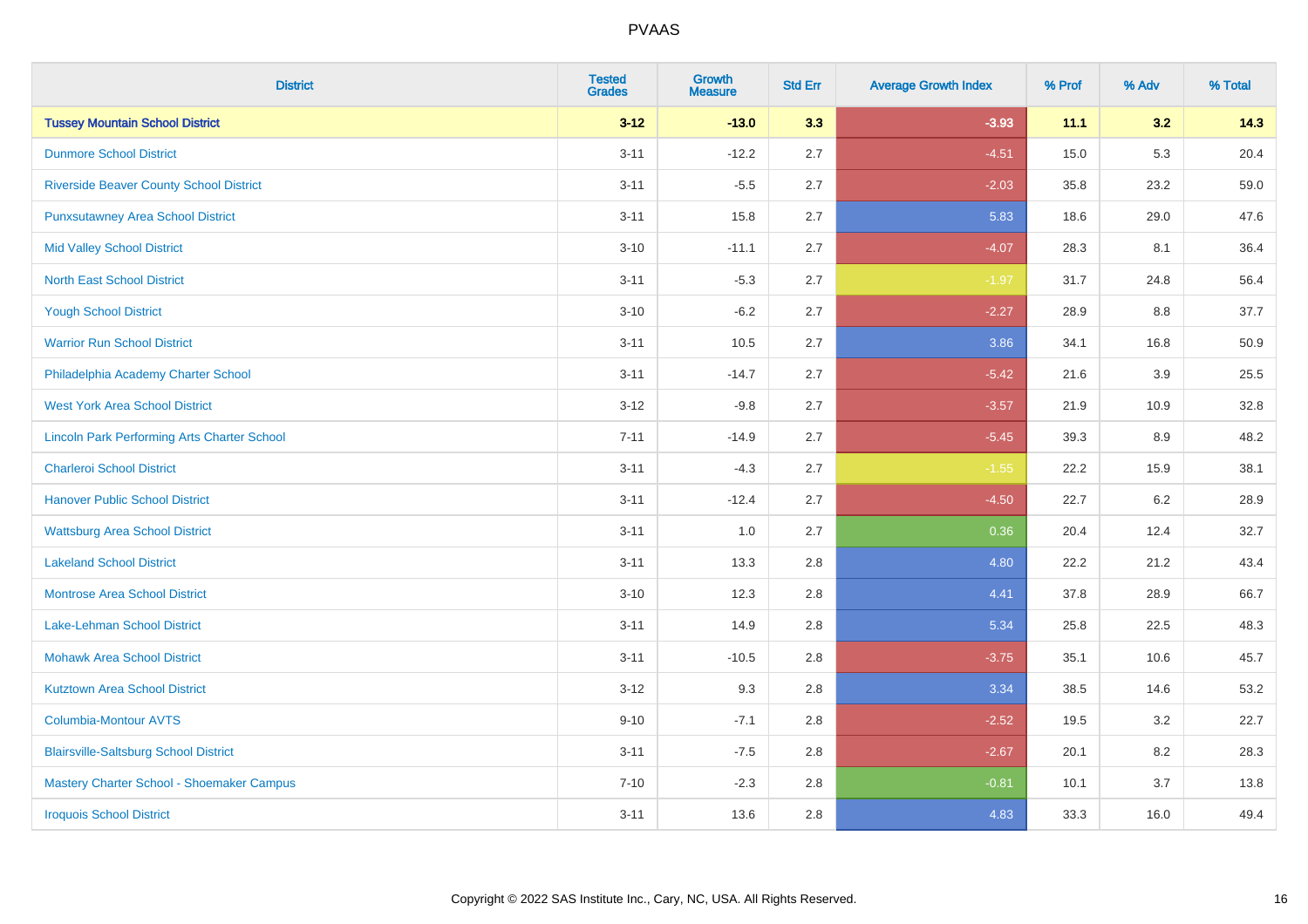| <b>District</b>                              | <b>Tested</b><br><b>Grades</b> | <b>Growth</b><br><b>Measure</b> | <b>Std Err</b> | <b>Average Growth Index</b> | % Prof | % Adv   | % Total |
|----------------------------------------------|--------------------------------|---------------------------------|----------------|-----------------------------|--------|---------|---------|
| <b>Tussey Mountain School District</b>       | $3 - 12$                       | $-13.0$                         | 3.3            | $-3.93$                     | 11.1   | 3.2     | 14.3    |
| Southern Tioga School District               | $3 - 11$                       | $-0.1$                          | 2.8            | $-0.03$                     | 26.3   | 10.3    | 36.6    |
| Catasauqua Area School District              | $3 - 12$                       | $-7.3$                          | 2.8            | $-2.58$                     | 27.1   | 11.2    | 38.3    |
| <b>Bellwood-Antis School District</b>        | $3 - 10$                       | 3.5                             | 2.8            | 1.24                        | 40.9   | 19.4    | 60.2    |
| <b>Mount Union Area School District</b>      | $3 - 10$                       | $-2.5$                          | 2.8            | $-0.89$                     | 19.8   | 5.8     | 25.6    |
| <b>Westmont Hilltop School District</b>      | $3 - 11$                       | $-1.0$                          | 2.8            | $-0.36$                     | 33.3   | 14.7    | 48.0    |
| <b>Big Beaver Falls Area School District</b> | $3 - 11$                       | $-17.9$                         | 2.8            | $-6.27$                     | 9.4    | 2.8     | 12.2    |
| <b>Elk Lake School District</b>              | $3 - 11$                       | $-6.1$                          | 2.9            | $-2.12$                     | 26.3   | 11.6    | 37.9    |
| <b>Kane Area School District</b>             | $3 - 10$                       | 8.8                             | 2.9            | 3.07                        | 31.4   | 19.8    | 51.2    |
| <b>Marion Center Area School District</b>    | $3 - 10$                       | 0.8                             | 2.9            | 0.27                        | 23.3   | 11.1    | 34.4    |
| <b>Canton Area School District</b>           | $3 - 11$                       | 8.4                             | 2.9            | 2.92                        | 13.8   | 23.0    | 36.8    |
| <b>Palisades School District</b>             | $3 - 11$                       | 7.7                             | 2.9            | 2.66                        | 27.8   | 20.3    | 48.1    |
| <b>Moniteau School District</b>              | $3 - 11$                       | $-11.8$                         | 2.9            | $-4.07$                     | 22.6   | $5.0\,$ | 27.6    |
| <b>Chestnut Ridge School District</b>        | $3 - 12$                       | $4.0\,$                         | 2.9            | 1.38                        | 33.2   | 11.0    | 44.2    |
| <b>Cambria Heights School District</b>       | $3 - 10$                       | $-6.2$                          | 2.9            | $-2.11$                     | 25.0   | 13.0    | 38.0    |
| <b>Washington School District</b>            | $3 - 11$                       | $-15.9$                         | 2.9            | $-5.44$                     | 12.9   | 1.7     | 14.7    |
| <b>Bristol Borough School District</b>       | $3 - 12$                       | $-5.9$                          | 2.9            | $-2.00$                     | 27.8   | 3.3     | 31.1    |
| New Hope-Solebury School District            | $3 - 11$                       | 28.8                            | 2.9            | 9.77                        | 31.6   | 50.0    | 81.6    |
| Camp Hill School District                    | $3 - 12$                       | 20.7                            | 2.9            | 7.00                        | 32.3   | 41.4    | 73.7    |
| <b>Apollo-Ridge School District</b>          | $3 - 12$                       | 9.5                             | 3.0            | 3.23                        | 34.0   | 9.4     | 43.4    |
| <b>Greenville Area School District</b>       | $3 - 11$                       | $-13.2$                         | 3.0            | $-4.45$                     | 32.1   | 4.6     | 36.7    |
| Philipsburg-Osceola Area School District     | $3 - 11$                       | 4.1                             | 3.0            | 1.37                        | 22.5   | 16.2    | 38.8    |
| <b>Mcguffey School District</b>              | $3 - 11$                       | $-12.1$                         | 3.0            | $-4.06$                     | 12.8   | 5.9     | 18.6    |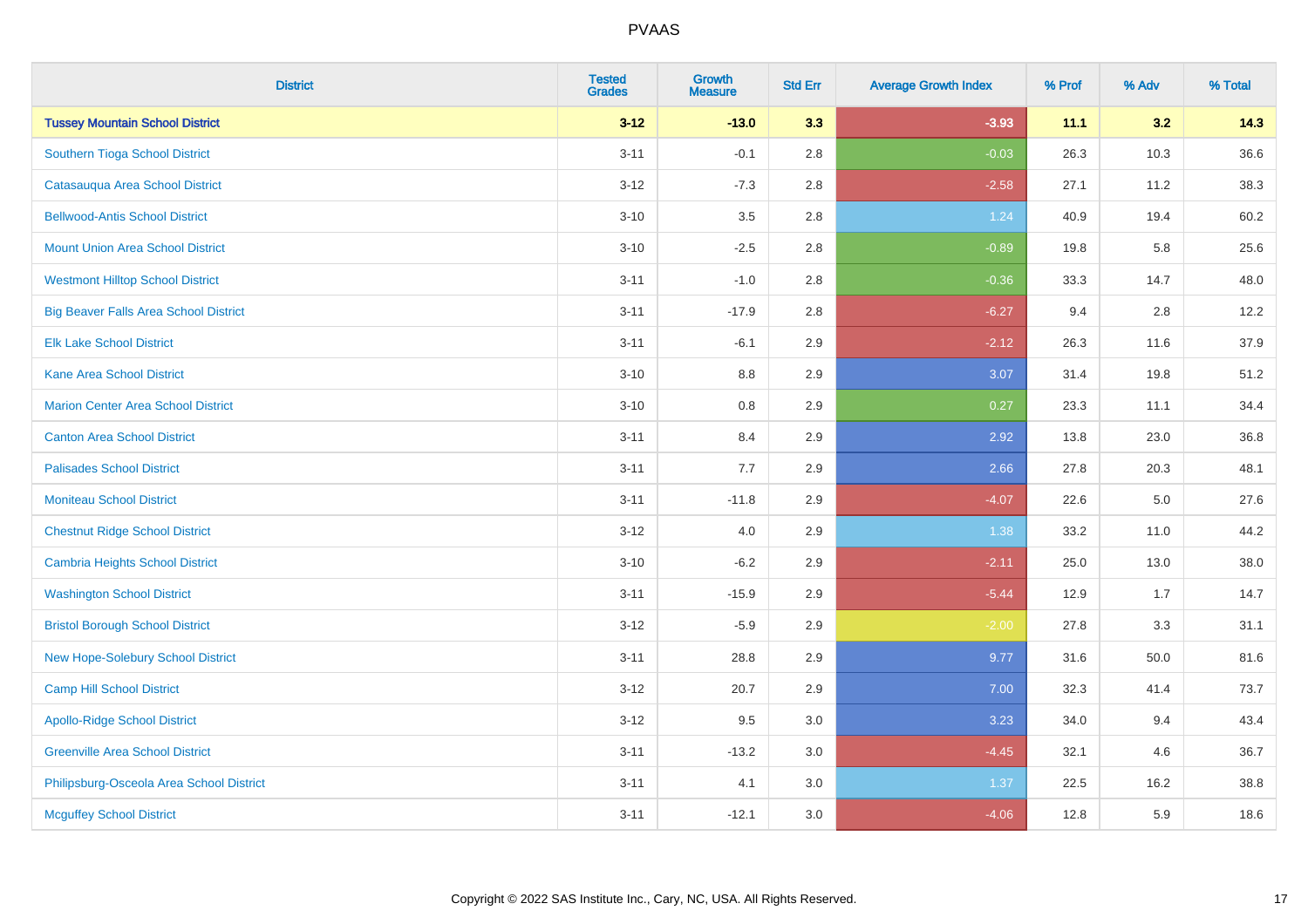| <b>District</b>                                   | <b>Tested</b><br><b>Grades</b> | <b>Growth</b><br><b>Measure</b> | <b>Std Err</b> | <b>Average Growth Index</b> | % Prof | % Adv | % Total |
|---------------------------------------------------|--------------------------------|---------------------------------|----------------|-----------------------------|--------|-------|---------|
| <b>Tussey Mountain School District</b>            | $3 - 12$                       | $-13.0$                         | 3.3            | $-3.93$                     | 11.1   | 3.2   | 14.3    |
| <b>Bentworth School District</b>                  | $3 - 11$                       | 7.0                             | 3.0            | 2.36                        | 26.6   | 17.0  | 43.6    |
| Lehigh Valley Academy Regional Charter School     | $3 - 11$                       | $-5.9$                          | 3.0            | $-1.98$                     | 20.0   | 7.7   | 27.7    |
| Southern Columbia Area School District            | $3 - 11$                       | $-8.5$                          | 3.0            | $-2.83$                     | 30.5   | 12.8  | 43.3    |
| <b>Pine Grove Area School District</b>            | $3 - 11$                       | $-1.1$                          | 3.0            | $-0.36$                     | 29.5   | 14.3  | 43.8    |
| <b>Mastery Charter School - Hardy Williams</b>    | $3 - 11$                       | 6.6                             | 3.0            | 2.21                        | 24.7   | 1.2   | 25.9    |
| <b>Windber Area School District</b>               | $3 - 11$                       | $-11.9$                         | 3.0            | $-3.94$                     | 41.0   | 10.3  | 51.3    |
| <b>Wellsboro Area School District</b>             | $3 - 11$                       | $-6.3$                          | 3.0            | $-2.08$                     | 24.4   | 13.4  | 37.8    |
| <b>MaST Community Charter School II</b>           | $3 - 10$                       | 1.4                             | 3.0            | 0.45                        | 16.1   | 4.6   | 20.7    |
| <b>East Allegheny School District</b>             | $3 - 11$                       | $-6.4$                          | 3.0            | $-2.11$                     | 21.0   | 7.4   | 28.4    |
| <b>Executive Education Academy Charter School</b> | $3 - 10$                       | $-14.6$                         | 3.0            | $-4.81$                     | 8.5    | 1.2   | 9.8     |
| <b>Brentwood Borough School District</b>          | $3 - 11$                       | 1.3                             | 3.0            | 0.44                        | 20.2   | 16.0  | 36.2    |
| <b>Uniontown Area School District</b>             | $3 - 11$                       | $-2.8$                          | 3.1            | $-0.91$                     | 31.7   | 7.3   | 39.0    |
| <b>Carmichaels Area School District</b>           | $3 - 10$                       | $-7.0$                          | 3.1            | $-2.30$                     | 17.8   | 9.6   | 27.4    |
| <b>Freedom Area School District</b>               | $3 - 11$                       | $-6.3$                          | 3.1            | $-2.04$                     | 22.9   | 8.4   | 31.3    |
| <b>Springfield Township School District</b>       | $3 - 11$                       | $-3.9$                          | 3.1            | $-1.27$                     | 37.2   | 30.8  | 68.1    |
| <b>Southmoreland School District</b>              | $3 - 11$                       | $-12.5$                         | 3.1            | $-4.04$                     | 33.3   | 15.5  | 48.8    |
| <b>Avon Grove Charter School</b>                  | $3 - 11$                       | 9.8                             | 3.1            | 3.18                        | 32.4   | 26.0  | 58.4    |
| <b>Mercer Area School District</b>                | $3 - 11$                       | 2.2                             | 3.1            | 0.70                        | 24.4   | 11.8  | 36.2    |
| Maritime Academy Charter School                   | $3 - 10$                       | 13.2                            | 3.1            | 4.29                        | 24.0   | 1.3   | 25.3    |
| <b>KIPP Dubois Charter School</b>                 | $9 - 10$                       | $-3.0$                          | 3.1            | $-0.95$                     | 10.0   | 0.0   | 10.0    |
| <b>Everett Area School District</b>               | $3 - 11$                       | $-1.1$                          | 3.1            | $-0.34$                     | 34.2   | 13.2  | 47.4    |
| South Williamsport Area School District           | $3 - 10$                       | 0.9                             | 3.1            | 0.31                        | 38.4   | 11.6  | 50.0    |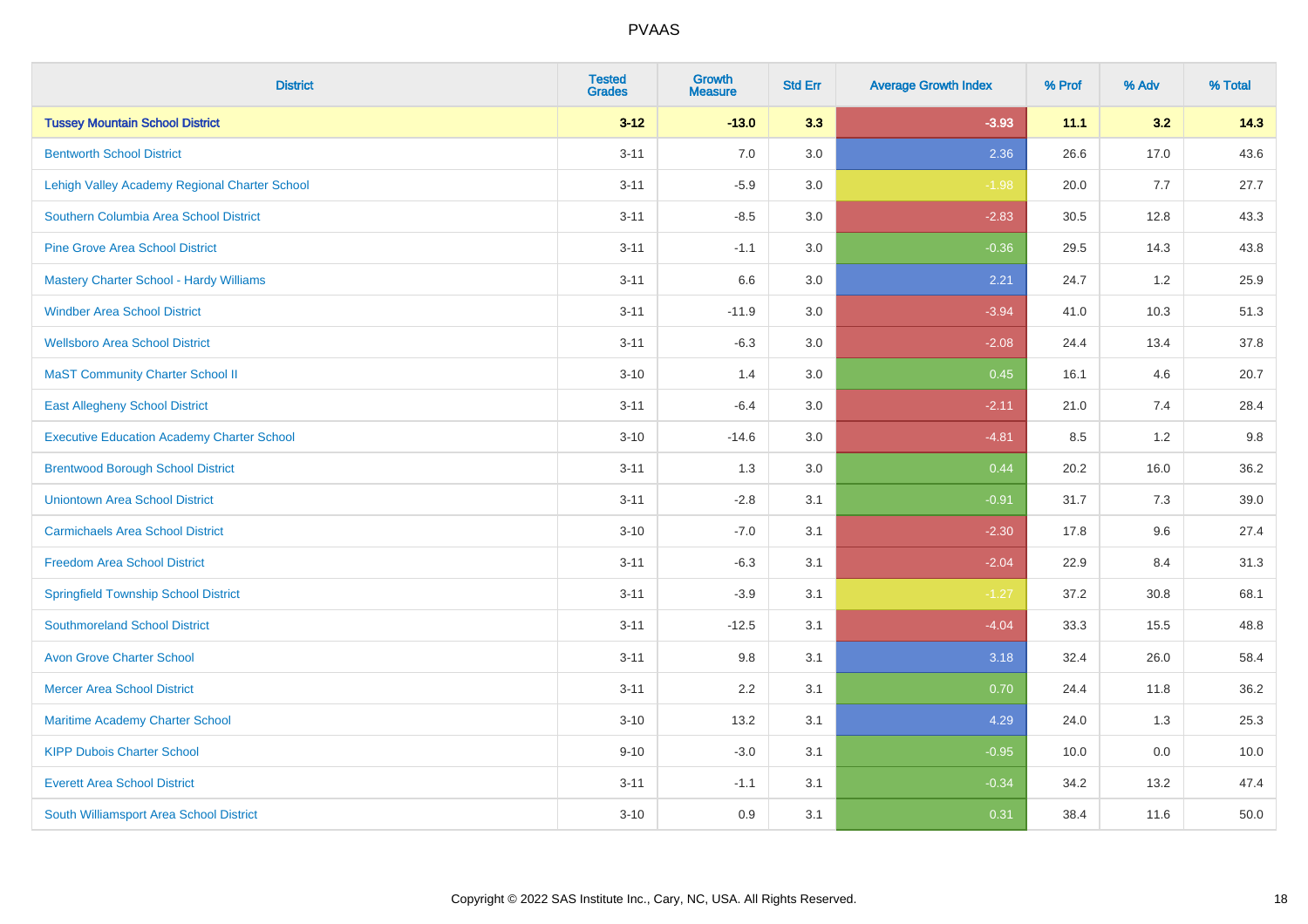| <b>District</b>                                 | <b>Tested</b><br><b>Grades</b> | <b>Growth</b><br><b>Measure</b> | <b>Std Err</b> | <b>Average Growth Index</b> | % Prof | % Adv | % Total |
|-------------------------------------------------|--------------------------------|---------------------------------|----------------|-----------------------------|--------|-------|---------|
| <b>Tussey Mountain School District</b>          | $3 - 12$                       | $-13.0$                         | 3.3            | $-3.93$                     | 11.1   | 3.2   | 14.3    |
| <b>Redbank Valley School District</b>           | $3 - 11$                       | $-7.5$                          | 3.1            | $-2.41$                     | 12.4   | 10.6  | 23.1    |
| <b>Cranberry Area School District</b>           | $3 - 12$                       | $-0.9$                          | 3.1            | $-0.29$                     | 25.5   | 9.7   | 35.2    |
| <b>Fort Cherry School District</b>              | $3 - 10$                       | $-0.7$                          | 3.1            | $-0.21$                     | 30.6   | 14.1  | 44.7    |
| <b>Laurel School District</b>                   | $3 - 11$                       | 13.0                            | 3.1            | 4.19                        | 30.3   | 15.7  | 46.1    |
| <b>Brookville Area School District</b>          | $3 - 11$                       | 6.8                             | 3.1            | 2.19                        | 46.1   | 14.6  | 60.7    |
| <b>Old Forge School District</b>                | $3 - 12$                       | $-11.3$                         | 3.1            | $-3.62$                     | 28.6   | 13.2  | 41.8    |
| <b>Ellwood City Area School District</b>        | $3 - 11$                       | $-12.5$                         | 3.1            | $-4.00$                     | 26.7   | 8.7   | 35.4    |
| Renaissance Academy Charter School              | $3 - 11$                       | $-5.6$                          | 3.1            | $-1.79$                     | 28.4   | 18.5  | 46.9    |
| <b>Pequea Valley School District</b>            | $3 - 11$                       | 18.0                            | 3.1            | 5.74                        | 29.2   | 37.5  | 66.7    |
| South Allegheny School District                 | $3 - 11$                       | $-0.9$                          | 3.1            | $-0.30$                     | 23.8   | 2.5   | 26.2    |
| <b>Ligonier Valley School District</b>          | $3 - 11$                       | $-10.8$                         | 3.1            | $-3.43$                     | 34.1   | 5.8   | 39.9    |
| Jefferson County-Dubois AVTS                    | $9 - 11$                       | $-11.7$                         | 3.1            | $-3.72$                     | 17.6   | 2.8   | 20.4    |
| <b>Mahanoy Area School District</b>             | $3 - 10$                       | $-3.4$                          | 3.1            | $-1.07$                     | 21.4   | 8.6   | 30.0    |
| South Side Area School District                 | $3 - 11$                       | $-0.6$                          | 3.1            | $-0.19$                     | 24.0   | 28.0  | 52.0    |
| <b>Carlynton School District</b>                | $3 - 11$                       | $-2.0$                          | 3.2            | $-0.62$                     | 27.9   | 5.2   | 33.1    |
| <b>Montgomery Area School District</b>          | $3 - 11$                       | $-5.8$                          | 3.2            | $-1.83$                     | 25.0   | 11.5  | 36.5    |
| <b>Central Fulton School District</b>           | $3 - 11$                       | $-13.3$                         | 3.2            | $-4.20$                     | 18.1   | 9.7   | 27.8    |
| <b>Carbondale Area School District</b>          | $3 - 10$                       | $-2.8$                          | 3.2            | $-0.87$                     | 27.5   | 2.9   | 30.4    |
| <b>Sayre Area School District</b>               | $3 - 11$                       | 5.8                             | 3.2            | 1.81                        | 30.3   | 21.0  | 51.3    |
| <b>Eastern Lancaster County School District</b> | $3 - 12$                       | 2.9                             | 3.2            | 0.91                        | 35.2   | 36.4  | 71.6    |
| <b>Carbon Career &amp; Technical Institute</b>  | $9 - 11$                       | $-9.3$                          | 3.2            | $-2.92$                     | 19.6   | 2.2   | 21.7    |
| <b>Octorara Area School District</b>            | $3 - 11$                       | $-7.5$                          | 3.2            | $-2.35$                     | 26.1   | 17.0  | 43.2    |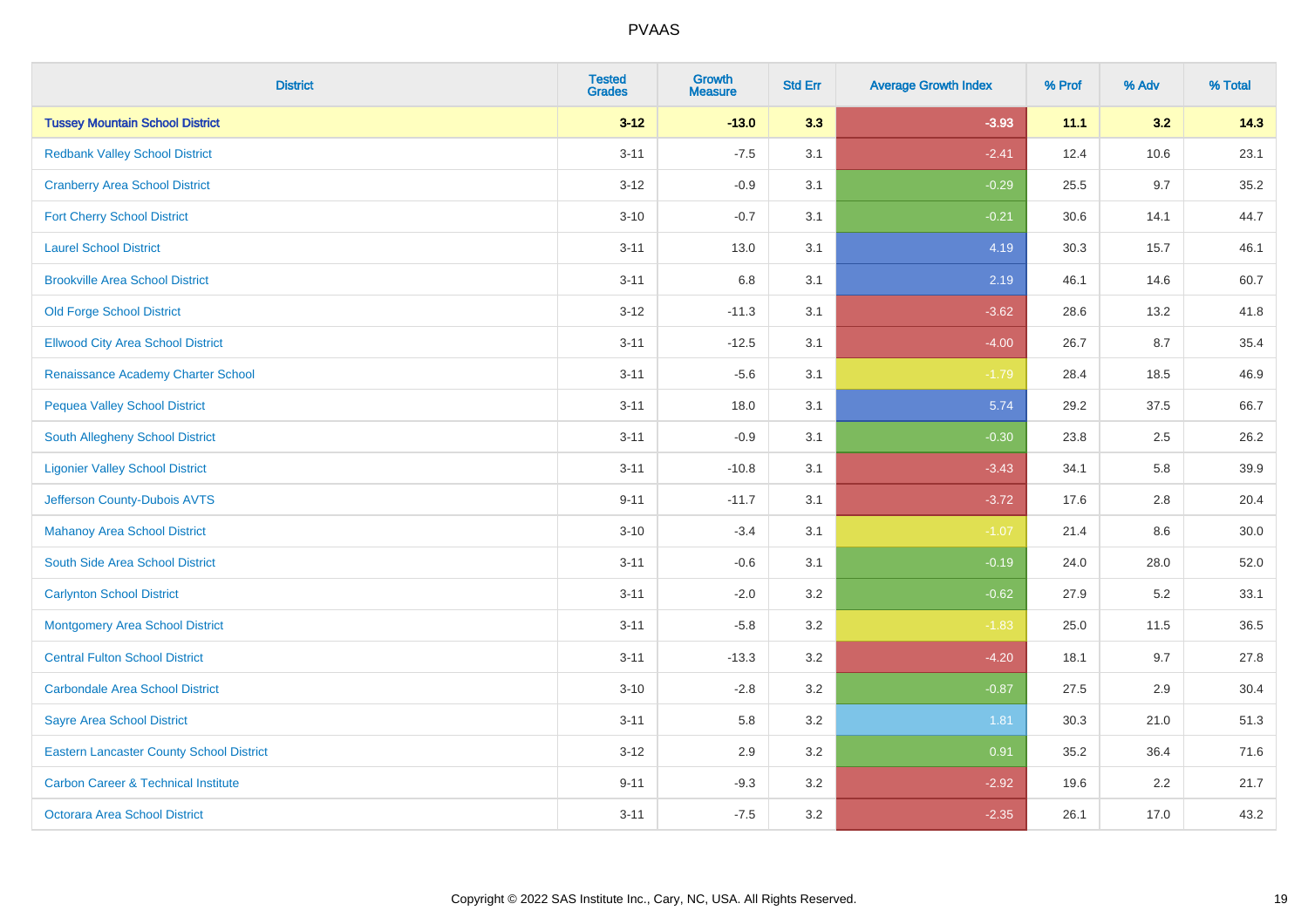| <b>District</b>                                        | <b>Tested</b><br><b>Grades</b> | <b>Growth</b><br><b>Measure</b> | <b>Std Err</b> | <b>Average Growth Index</b> | % Prof | % Adv | % Total |
|--------------------------------------------------------|--------------------------------|---------------------------------|----------------|-----------------------------|--------|-------|---------|
| <b>Tussey Mountain School District</b>                 | $3 - 12$                       | $-13.0$                         | 3.3            | $-3.93$                     | 11.1   | 3.2   | 14.3    |
| <b>Wyalusing Area School District</b>                  | $3 - 12$                       | 5.7                             | 3.2            | 1.78                        | 38.6   | 12.9  | 51.4    |
| <b>Steelton-Highspire School District</b>              | $3 - 11$                       | $-5.3$                          | 3.2            | $-1.65$                     | 13.9   | 0.0   | 13.9    |
| <b>Shenango Area School District</b>                   | $3 - 11$                       | 1.7                             | 3.2            | 0.52                        | 41.4   | 13.8  | 55.3    |
| <b>Troy Area School District</b>                       | $3 - 10$                       | $-4.7$                          | 3.2            | $-1.46$                     | 22.8   | 16.5  | 39.2    |
| Juniata Valley School District                         | $3 - 11$                       | 1.6                             | 3.2            | 0.51                        | 23.1   | 9.4   | 32.5    |
| <b>New Brighton Area School District</b>               | $3 - 11$                       | $-2.1$                          | 3.2            | $-0.65$                     | 31.5   | 11.1  | 42.6    |
| New Kensington-Arnold School District                  | $3 - 11$                       | $-5.8$                          | 3.2            | $-1.80$                     | 10.8   | 1.2   | 12.0    |
| <b>Northwestern School District</b>                    | $3 - 11$                       | $-14.6$                         | 3.2            | $-4.51$                     | 32.5   | 13.7  | 46.2    |
| <b>Burgettstown Area School District</b>               | $3 - 11$                       | $-11.2$                         | 3.2            | $-3.46$                     | 16.0   | 2.7   | 18.7    |
| <b>Panther Valley School District</b>                  | $3 - 12$                       | $-13.3$                         | 3.2            | $-4.10$                     | 31.5   | 4.1   | 35.6    |
| Meyersdale Area School District                        | $3 - 11$                       | $-16.1$                         | 3.3            | $-4.94$                     | 20.3   | 5.8   | 26.1    |
| <b>Muncy School District</b>                           | $3 - 11$                       | 6.9                             | 3.3            | 2.12                        | 37.6   | 18.8  | 56.4    |
| <b>Newport School District</b>                         | $3 - 12$                       | 3.8                             | 3.3            | 1.17                        | 38.8   | 10.4  | 49.2    |
| <b>West Branch Area School District</b>                | $3 - 11$                       | 17.0                            | 3.3            | 5.20                        | 47.1   | 19.1  | 66.2    |
| Northern Bedford County School District                | $3 - 11$                       | $-2.3$                          | 3.3            | $-0.69$                     | 26.2   | 16.9  | 43.1    |
| Lackawanna Trail School District                       | $3 - 10$                       | $-11.0$                         | 3.3            | $-3.35$                     | 13.1   | 18.0  | 31.2    |
| Northwest Area School District                         | $3 - 10$                       | $-3.2$                          | 3.3            | $-0.97$                     | 30.4   | 13.0  | 43.5    |
| <b>Westinghouse Arts Academy Charter School</b>        | $9 - 10$                       | $-6.0$                          | 3.3            | $-1.81$                     | 20.2   | 8.9   | 29.1    |
| Propel Charter School - Braddock Hills                 | $3 - 11$                       | $-2.1$                          | 3.3            | $-0.63$                     | 4.8    | 3.2   | 8.1     |
| Wilmington Area School District                        | $3 - 11$                       | 11.1                            | 3.3            | 3.37                        | 29.8   | 26.2  | 56.0    |
| <b>North Star School District</b>                      | $3 - 11$                       | 1.1                             | 3.3            | 0.34                        | 26.2   | 20.0  | 46.2    |
| <b>Chester Charter Scholars Academy Charter School</b> | $3 - 12$                       | $-6.2$                          | 3.3            | $-1.88$                     | 2.2    | 0.0   | 2.2     |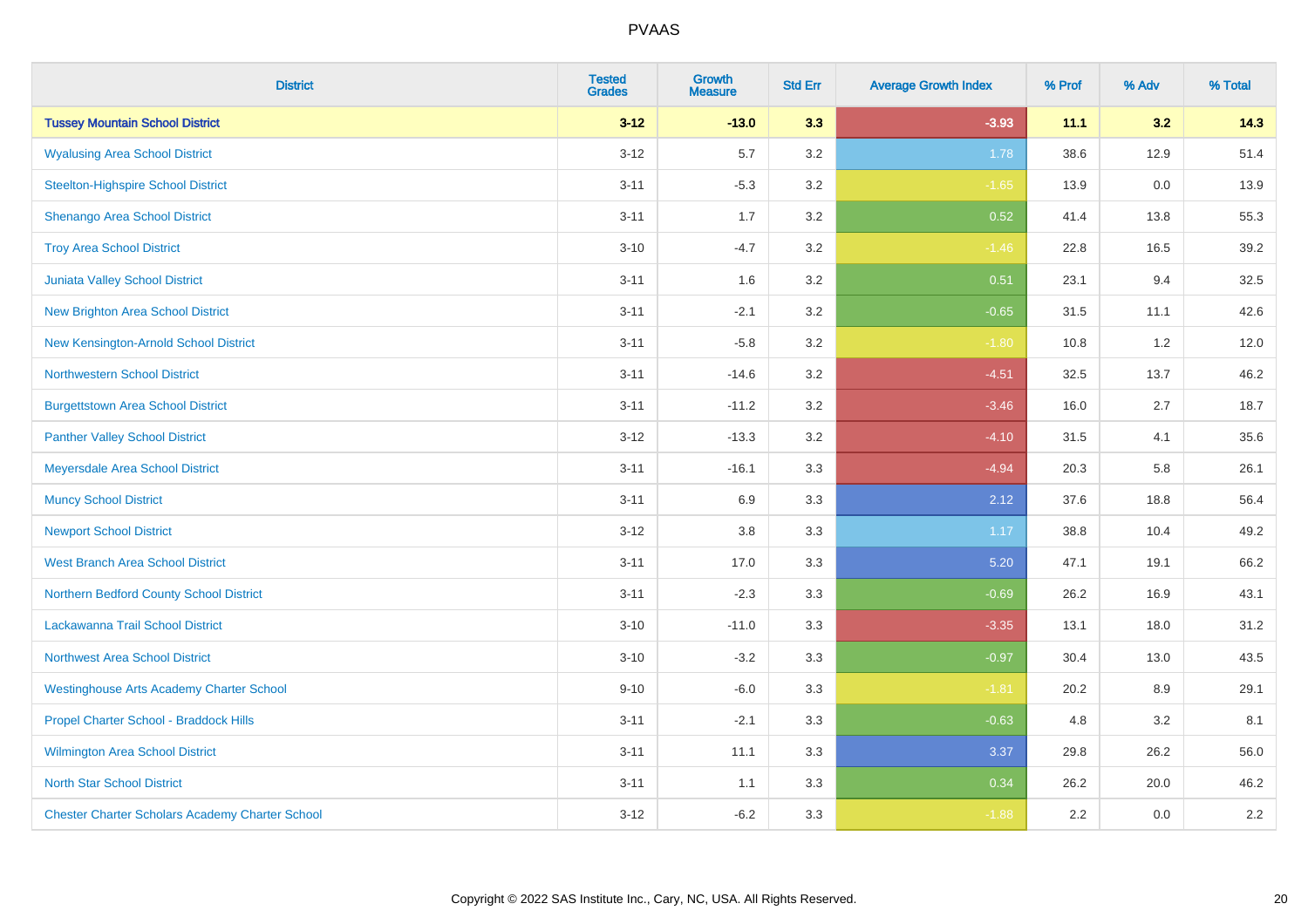| <b>District</b>                               | <b>Tested</b><br><b>Grades</b> | <b>Growth</b><br><b>Measure</b> | <b>Std Err</b> | <b>Average Growth Index</b> | % Prof | % Adv   | % Total |
|-----------------------------------------------|--------------------------------|---------------------------------|----------------|-----------------------------|--------|---------|---------|
| <b>Tussey Mountain School District</b>        | $3 - 12$                       | $-13.0$                         | 3.3            | $-3.93$                     | 11.1   | 3.2     | 14.3    |
| <b>Burrell School District</b>                | $3 - 11$                       | $-1.5$                          | 3.3            | $-0.44$                     | 27.8   | 17.7    | 45.6    |
| <b>Tacony Academy Charter School</b>          | $3 - 11$                       | $-12.9$                         | 3.3            | $-3.90$                     | 8.6    | 1.4     | 10.0    |
| <b>Tussey Mountain School District</b>        | $3 - 12$                       | $-13.0$                         | 3.3            | $-3.93$                     | 11.1   | 3.2     | 14.3    |
| Portage Area School District                  | $3 - 10$                       | $-0.5$                          | 3.3            | $-0.14$                     | 27.0   | 20.6    | 47.6    |
| <b>Purchase Line School District</b>          | $3 - 12$                       | 4.3                             | 3.3            | 1.30                        | 32.3   | 9.0     | 41.4    |
| <b>United School District</b>                 | $3 - 11$                       | 6.3                             | 3.3            | 1.89                        | 38.8   | 16.3    | 55.0    |
| <b>Union City Area School District</b>        | $3 - 12$                       | $-8.7$                          | 3.3            | $-2.59$                     | 29.7   | 10.9    | 40.6    |
| <b>Steel Valley School District</b>           | $3 - 11$                       | 11.1                            | 3.3            | 3.33                        | 34.8   | 10.1    | 44.9    |
| Pennsylvania Virtual Charter School           | $3 - 11$                       | 4.4                             | 3.4            | 1.31                        | 29.8   | 21.2    | 51.0    |
| Jeannette City School District                | $3 - 11$                       | $-0.7$                          | 3.4            | $-0.20$                     | 26.8   | 4.1     | 30.9    |
| <b>Northern Cambria School District</b>       | $3 - 11$                       | $-0.3$                          | 3.4            | $-0.09$                     | 26.5   | 1.2     | 27.7    |
| <b>Mountain View School District</b>          | $3 - 11$                       | 24.2                            | 3.4            | 7.20                        | 45.8   | 37.3    | 83.0    |
| Southern Huntingdon County School District    | $3 - 11$                       | $-5.9$                          | 3.4            | $-1.76$                     | 32.8   | 4.9     | 37.7    |
| <b>Minersville Area School District</b>       | $3 - 11$                       | $-2.9$                          | 3.4            | $-0.86$                     | 27.4   | 9.7     | 37.1    |
| Pennsylvania Distance Learning Charter School | $3 - 12$                       | 6.8                             | 3.4            | 1.99                        | 19.8   | 6.2     | 25.9    |
| <b>Multicultural Academy Charter School</b>   | $9 - 11$                       | 6.0                             | 3.4            | 1.77                        | 12.3   | $0.0\,$ | 12.3    |
| Millersburg Area School District              | $3 - 11$                       | $-6.6$                          | 3.4            | $-1.92$                     | 24.1   | 10.3    | 34.5    |
| <b>Belmont Charter School</b>                 | $3 - 10$                       | 2.2                             | 3.4            | 0.64                        | 5.3    | 1.8     | 7.0     |
| <b>Coudersport Area School District</b>       | $3 - 11$                       | 14.8                            | 3.4            | 4.33                        | 34.7   | 28.0    | 62.7    |
| <b>Frazier School District</b>                | $3 - 11$                       | $-18.9$                         | 3.4            | $-5.49$                     | 18.3   | 1.4     | 19.7    |
| <b>Bloomsburg Area School District</b>        | $3 - 10$                       | 4.3                             | 3.4            | 1.26                        | 36.5   | 20.6    | 57.1    |
| <b>Northgate School District</b>              | $3 - 11$                       | $-3.0$                          | 3.4            | $-0.85$                     | 35.6   | 6.8     | 42.4    |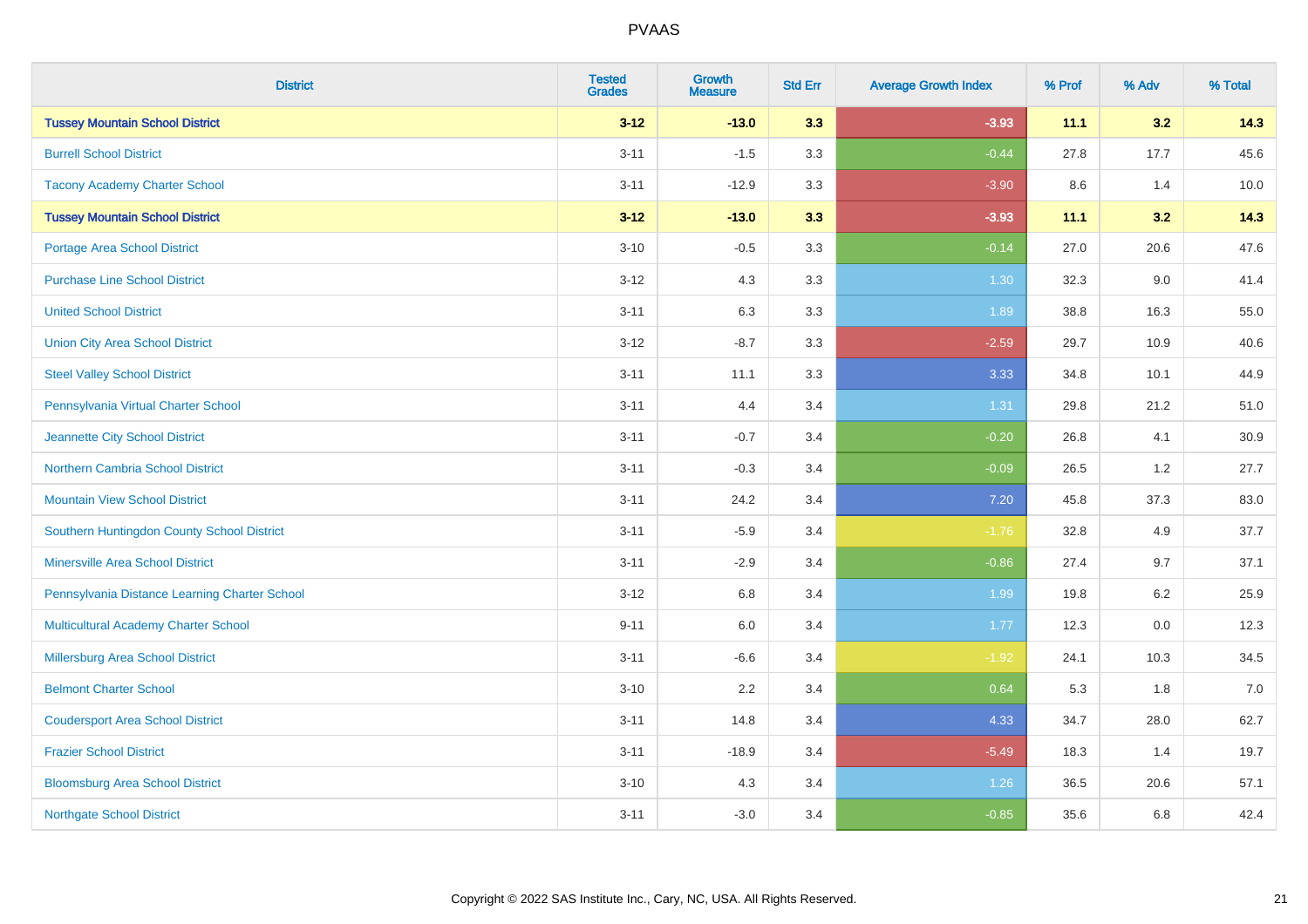| <b>District</b>                                | <b>Tested</b><br><b>Grades</b> | <b>Growth</b><br><b>Measure</b> | <b>Std Err</b> | <b>Average Growth Index</b> | % Prof | % Adv | % Total |
|------------------------------------------------|--------------------------------|---------------------------------|----------------|-----------------------------|--------|-------|---------|
| <b>Tussey Mountain School District</b>         | $3 - 12$                       | $-13.0$                         | 3.3            | $-3.93$                     | 11.1   | 3.2   | 14.3    |
| <b>Chartiers-Houston School District</b>       | $3 - 10$                       | $-16.5$                         | 3.5            | $-4.79$                     | 26.3   | 6.6   | 32.9    |
| <b>Southeast Delco School District</b>         | $3 - 10$                       | 3.9                             | 3.5            | 1.12                        | 18.6   | 3.4   | 22.0    |
| <b>Homer-Center School District</b>            | $3 - 11$                       | $8.8\,$                         | 3.5            | 2.53                        | 38.0   | 17.7  | 55.8    |
| <b>Reynolds School District</b>                | $3 - 10$                       | $-3.0$                          | 3.5            | $-0.87$                     | 27.3   | 9.1   | 36.4    |
| <b>Sto-Rox School District</b>                 | $3 - 10$                       | $-7.0$                          | 3.5            | $-1.99$                     | 3.2    | 0.0   | 3.2     |
| <b>Otto-Eldred School District</b>             | $3 - 11$                       | $-0.5$                          | 3.5            | $-0.13$                     | 35.8   | 10.5  | 46.3    |
| <b>Conemaugh Township Area School District</b> | $3 - 12$                       | 4.8                             | 3.5            | 1.39                        | 30.9   | 27.8  | 58.8    |
| <b>Glendale School District</b>                | $3 - 10$                       | 7.9                             | 3.5            | 2.25                        | 42.6   | 9.3   | 51.8    |
| <b>Lakeview School District</b>                | $3 - 11$                       | $-1.9$                          | 3.5            | $-0.53$                     | 41.5   | 12.3  | 53.8    |
| <b>West Middlesex Area School District</b>     | $3 - 10$                       | $-7.4$                          | 3.5            | $-2.11$                     | 32.0   | 9.6   | 41.6    |
| <b>Brockway Area School District</b>           | $3 - 11$                       | $-0.4$                          | 3.5            | $-0.11$                     | 41.2   | 13.8  | 55.0    |
| <b>Shenandoah Valley School District</b>       | $3 - 11$                       | $-4.5$                          | 3.5            | $-1.29$                     | 14.3   | 0.0   | 14.3    |
| <b>Penns Manor Area School District</b>        | $3 - 12$                       | $-1.9$                          | 3.5            | $-0.55$                     | 24.2   | 3.8   | 28.0    |
| <b>Halifax Area School District</b>            | $3 - 11$                       | 5.8                             | 3.5            | 1.64                        | 32.1   | 18.9  | 50.9    |
| <b>Bethlehem-Center School District</b>        | $3 - 10$                       | 2.1                             | 3.5            | 0.59                        | 32.3   | 4.6   | 36.9    |
| <b>School Lane Charter School</b>              | $3 - 11$                       | 2.6                             | 3.6            | 0.72                        | 23.1   | 18.7  | 41.8    |
| <b>Reach Cyber Charter School</b>              | $3 - 11$                       | 1.4                             | 3.6            | 0.40                        | 32.9   | 15.2  | 48.1    |
| <b>Salisbury Township School District</b>      | $3 - 11$                       | 5.8                             | 3.6            | 1.62                        | 24.4   | 12.6  | 37.0    |
| <b>Fairfield Area School District</b>          | $3 - 11$                       | $-0.5$                          | 3.6            | $-0.13$                     | 43.9   | 6.1   | 50.0    |
| <b>Greenwood School District</b>               | $3 - 11$                       | 11.3                            | 3.6            | 3.14                        | 31.2   | 32.8  | 63.9    |
| <b>Achievement House Charter School</b>        | $7 - 11$                       | $-8.2$                          | 3.6            | $-2.28$                     | 16.7   | 2.8   | 19.4    |
| <b>Aliquippa School District</b>               | $3 - 11$                       | $-20.0$                         | 3.6            | $-5.54$                     | 1.7    | 0.0   | 1.7     |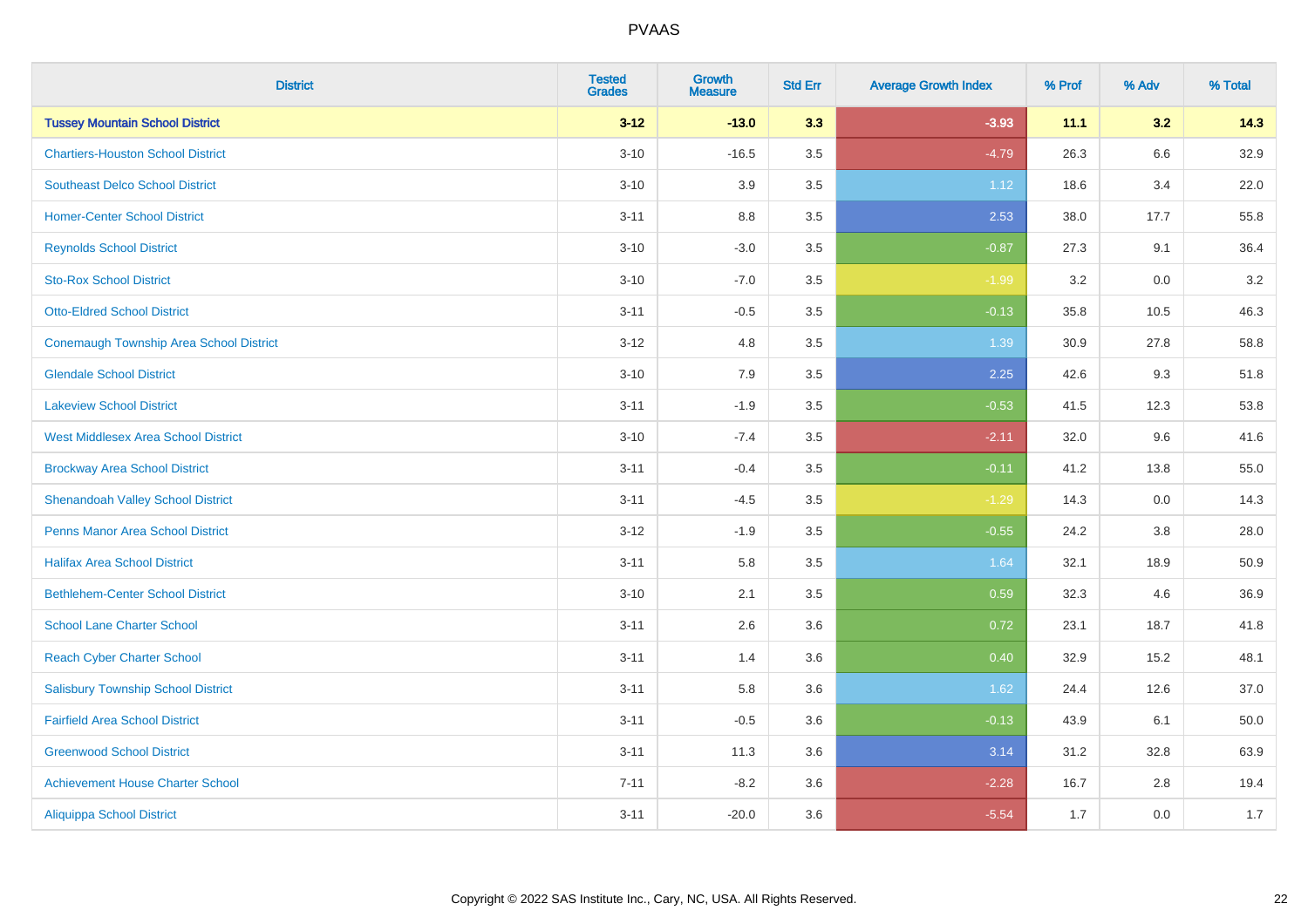| <b>District</b>                                   | <b>Tested</b><br><b>Grades</b> | <b>Growth</b><br><b>Measure</b> | <b>Std Err</b> | <b>Average Growth Index</b> | % Prof | % Adv   | % Total |
|---------------------------------------------------|--------------------------------|---------------------------------|----------------|-----------------------------|--------|---------|---------|
| <b>Tussey Mountain School District</b>            | $3 - 12$                       | $-13.0$                         | 3.3            | $-3.93$                     | 11.1   | 3.2     | 14.3    |
| <b>Forest City Regional School District</b>       | $3 - 12$                       | $-1.2$                          | 3.6            | $-0.33$                     | 26.5   | $8.2\,$ | 34.7    |
| <b>Propel Charter School-Montour</b>              | $3 - 10$                       | $-3.4$                          | 3.6            | $-0.93$                     | 7.7    | 0.0     | 7.7     |
| <b>Clarion-Limestone Area School District</b>     | $3 - 12$                       | $-10.0$                         | 3.6            | $-2.76$                     | 28.3   | 20.0    | 48.3    |
| <b>Columbia Borough School District</b>           | $3 - 12$                       | $-1.1$                          | 3.6            | $-0.31$                     | 17.2   | 1.7     | 19.0    |
| <b>Sharpsville Area School District</b>           | $3 - 11$                       | 3.8                             | 3.7            | 1.04                        | 41.1   | 23.2    | 64.3    |
| <b>Lawrence County CTC</b>                        | $10 - 11$                      | $-9.8$                          | 3.7            | $-2.68$                     | 7.3    | 0.0     | 7.3     |
| <b>Sugar Valley Rural Charter School</b>          | $3 - 11$                       | $-3.6$                          | 3.7            | $-0.98$                     | 10.3   | 0.0     | 10.3    |
| <b>Clarion Area School District</b>               | $3 - 11$                       | 3.2                             | 3.7            | 0.88                        | 31.7   | 13.3    | 45.0    |
| <b>Blue Ridge School District</b>                 | $3 - 11$                       | 8.3                             | 3.7            | 2.24                        | 29.6   | 9.3     | 38.9    |
| <b>North Pocono School District</b>               | $3 - 11$                       | 13.1                            | 3.7            | 3.54                        | 31.4   | 33.3    | 64.7    |
| <b>Union School District</b>                      | $3 - 12$                       | 2.5                             | 3.7            | 0.69                        | 17.9   | 10.4    | 28.4    |
| <b>Antietam School District</b>                   | $3 - 10$                       | $-9.5$                          | 3.7            | $-2.57$                     | 20.9   | $1.5\,$ | 22.4    |
| Lincoln Leadership Academy Charter School         | $3 - 12$                       | $-7.4$                          | 3.7            | $-1.99$                     | 6.4    | 2.1     | 8.5     |
| Morrisville Borough School District               | $3 - 11$                       | $-13.1$                         | 3.7            | $-3.52$                     | 4.9    | 1.6     | 6.6     |
| <b>Environmental Charter School At Frick Park</b> | $3-9$                          | $-6.2$                          | 3.7            | $-1.67$                     | 25.9   | 3.4     | 29.3    |
| <b>Northeast Bradford School District</b>         | $3 - 10$                       | $-5.0$                          | 3.7            | $-1.35$                     | 30.6   | 4.8     | 35.5    |
| <b>Clearfield Area School District</b>            | $3 - 10$                       | $-1.3$                          | 3.7            | $-0.34$                     | 43.9   | 24.6    | 68.4    |
| <b>Williams Valley School District</b>            | $3 - 11$                       | 2.6                             | 3.7            | 0.69                        | 17.0   | 5.1     | 22.0    |
| <b>Port Allegany School District</b>              | $3 - 11$                       | 6.5                             | 3.7            | 1.74                        | 26.4   | 11.3    | 37.7    |
| <b>Brownsville Area School District</b>           | $3 - 12$                       | 3.9                             | 3.8            | 1.04                        | 22.0   | 8.5     | 30.5    |
| <b>Union Area School District</b>                 | $3 - 11$                       | $-6.5$                          | 3.8            | $-1.70$                     | 30.6   | 12.2    | 42.9    |
| <b>Susquehanna Community School District</b>      | $3 - 11$                       | $-4.5$                          | 3.8            | $-1.19$                     | 31.9   | 8.8     | 40.7    |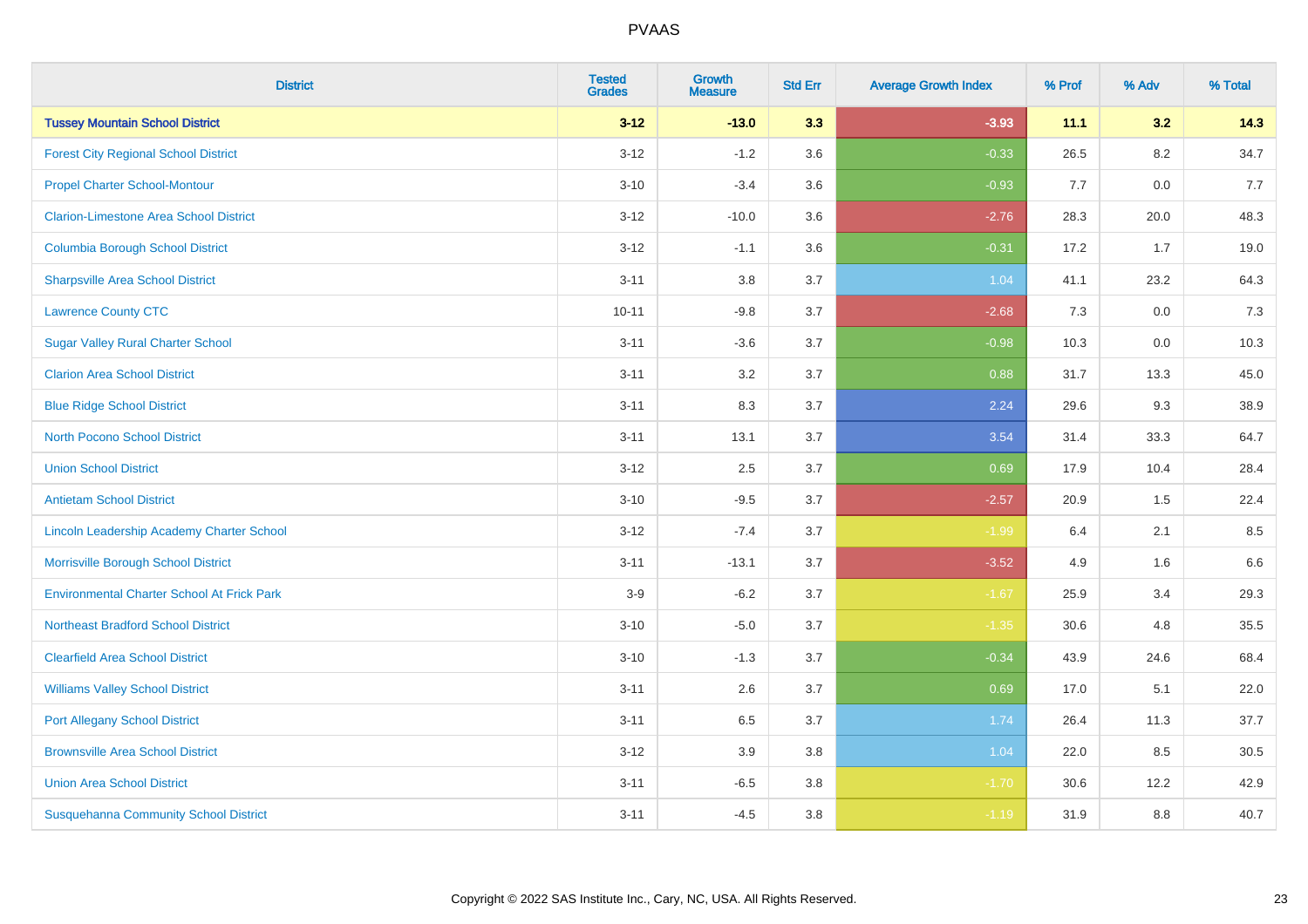| <b>District</b>                                 | <b>Tested</b><br><b>Grades</b> | <b>Growth</b><br><b>Measure</b> | <b>Std Err</b> | <b>Average Growth Index</b> | % Prof  | % Adv | % Total |
|-------------------------------------------------|--------------------------------|---------------------------------|----------------|-----------------------------|---------|-------|---------|
| <b>Tussey Mountain School District</b>          | $3 - 12$                       | $-13.0$                         | 3.3            | $-3.93$                     | 11.1    | 3.2   | 14.3    |
| <b>Smethport Area School District</b>           | $3 - 12$                       | 5.8                             | 3.8            | 1.52                        | 24.6    | 20.0  | 44.6    |
| Jefferson-Morgan School District                | $3 - 10$                       | $-12.0$                         | 3.9            | $-3.09$                     | 28.6    | 6.1   | 34.7    |
| <b>West Greene School District</b>              | $3 - 11$                       | $-8.1$                          | 3.9            | $-2.08$                     | 31.0    | 11.9  | 42.9    |
| <b>Allegheny Valley School District</b>         | $3 - 11$                       | $-1.9$                          | 3.9            | $-0.48$                     | 31.8    | 11.4  | 43.2    |
| <b>Line Mountain School District</b>            | $3 - 11$                       | 11.7                            | 3.9            | 3.01                        | 40.4    | 42.3  | 82.7    |
| Johnsonburg Area School District                | $3 - 11$                       | 5.0                             | 3.9            | 1.27                        | 35.5    | 11.8  | 47.4    |
| <b>Tri-Valley School District</b>               | $3 - 10$                       | $-2.7$                          | 3.9            | $-0.69$                     | 31.0    | 9.5   | 40.5    |
| <b>West Side CTC</b>                            | $9 - 10$                       | $-32.0$                         | 3.9            | $-8.16$                     | 5.9     | 0.0   | 5.9     |
| <b>Leechburg Area School District</b>           | $3 - 11$                       | 7.0                             | 3.9            | 1.79                        | 37.7    | 4.9   | 42.6    |
| <b>Rochester Area School District</b>           | $3 - 11$                       | $-5.7$                          | 3.9            | $-1.45$                     | 14.9    | 2.1   | 17.0    |
| <b>Propel Charter School-Homestead</b>          | $3 - 11$                       | $-5.0$                          | 3.9            | $-1.27$                     | 7.3     | 0.0   | 7.3     |
| <b>Blacklick Valley School District</b>         | $3 - 11$                       | $-0.9$                          | 3.9            | $-0.23$                     | $7.7\,$ | 7.7   | 15.4    |
| <b>Riverview School District</b>                | $3 - 11$                       | $-13.0$                         | 4.0            | $-3.29$                     | 43.1    | 7.8   | 51.0    |
| <b>Shade-Central City School District</b>       | $3 - 11$                       | $-14.6$                         | 4.0            | $-3.68$                     | 9.6     | 0.0   | 9.6     |
| <b>Southern Fulton School District</b>          | $3 - 11$                       | $-5.1$                          | $4.0\,$        | $-1.29$                     | 21.7    | 13.0  | 34.8    |
| <b>Berlin Brothersvalley School District</b>    | $3 - 11$                       | 19.6                            | 4.0            | 4.93                        | 28.3    | 41.3  | 69.6    |
| <b>Ridgway Area School District</b>             | $3 - 11$                       | $-6.1$                          | 4.0            | $-1.53$                     | 42.2    | 15.6  | 57.8    |
| <b>Weatherly Area School District</b>           | $3 - 11$                       | $-5.8$                          | $4.0\,$        | $-1.44$                     | 32.1    | 8.9   | 41.1    |
| <b>Benton Area School District</b>              | $3 - 10$                       | 8.1                             | 4.0            | 2.01                        | 35.7    | 28.6  | 64.3    |
| <b>Allegheny-Clarion Valley School District</b> | $3 - 10$                       | 12.3                            | 4.1            | 3.03                        | 33.3    | 19.0  | 52.4    |
| <b>Conemaugh Valley School District</b>         | $3 - 12$                       | $-6.3$                          | 4.1            | $-1.54$                     | 23.7    | 5.1   | 28.8    |
| Jamestown Area School District                  | $3 - 11$                       | $-9.5$                          | 4.1            | $-2.33$                     | 41.5    | 4.9   | 46.3    |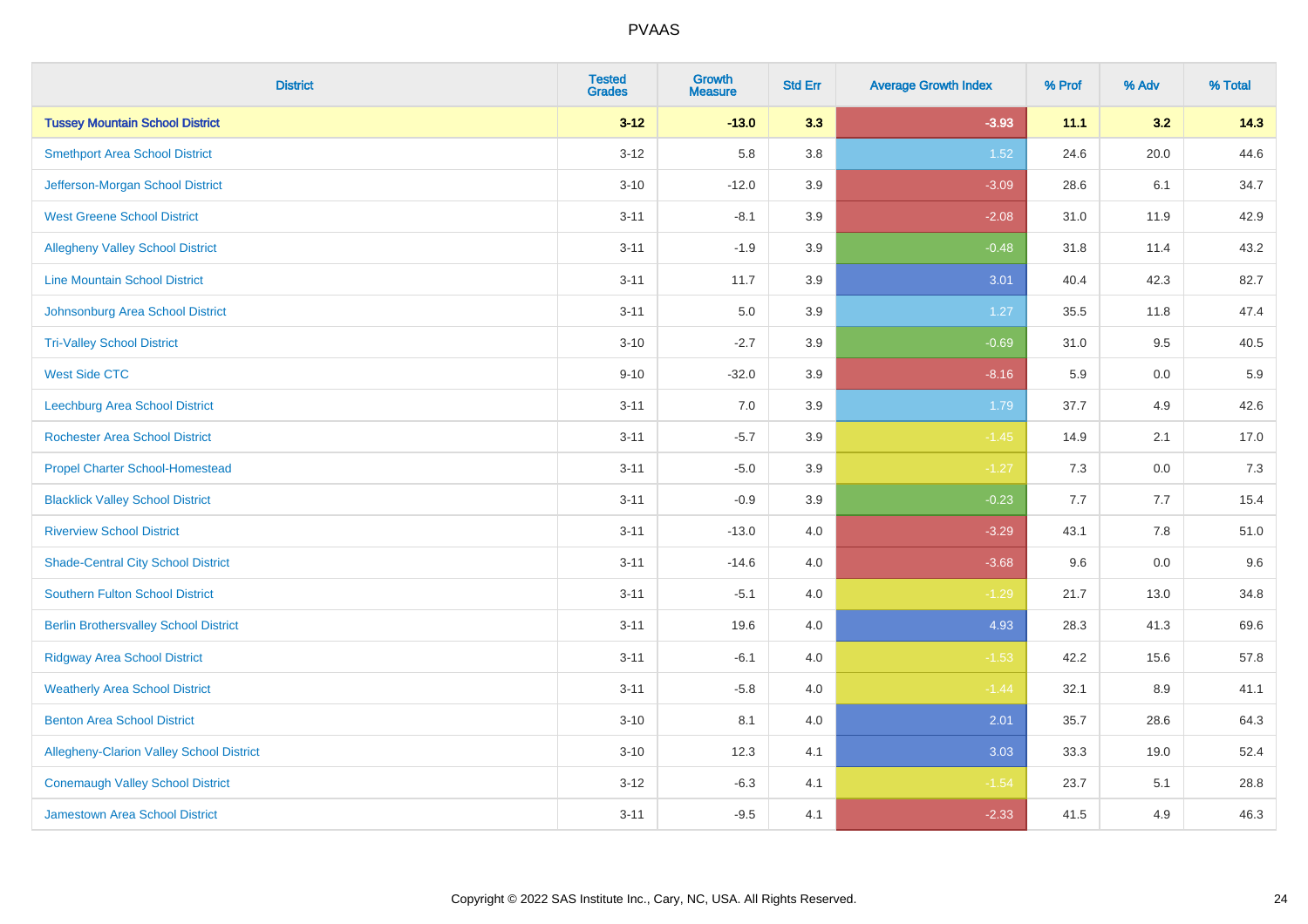| <b>District</b>                                 | <b>Tested</b><br><b>Grades</b> | <b>Growth</b><br><b>Measure</b> | <b>Std Err</b> | <b>Average Growth Index</b> | % Prof | % Adv   | % Total |
|-------------------------------------------------|--------------------------------|---------------------------------|----------------|-----------------------------|--------|---------|---------|
| <b>Tussey Mountain School District</b>          | $3 - 12$                       | $-13.0$                         | 3.3            | $-3.93$                     | 11.1   | 3.2     | 14.3    |
| <b>Williamsburg Community School District</b>   | $3 - 11$                       | $-16.9$                         | 4.1            | $-4.14$                     | 22.4   | 0.0     | 22.4    |
| <b>Jenkintown School District</b>               | $3 - 11$                       | $-7.9$                          | 4.1            | $-1.92$                     | 34.1   | 27.3    | 61.4    |
| North Clarion County School District            | $3 - 12$                       | 3.4                             | 4.1            | 0.83                        | 45.0   | 18.8    | 63.8    |
| <b>Roberto Clemente Charter School</b>          | $3 - 12$                       | $-3.3$                          | 4.1            | $-0.79$                     | 22.7   | 4.6     | 27.3    |
| <b>Ferndale Area School District</b>            | $3 - 10$                       | $-1.1$                          | 4.1            | $-0.27$                     | 21.0   | 7.9     | 29.0    |
| <b>Chichester School District</b>               | $3 - 11$                       | $-1.8$                          | 4.2            | $-0.44$                     | 40.0   | 14.0    | 54.0    |
| <b>Farrell Area School District</b>             | $3 - 11$                       | $-1.9$                          | 4.2            | $-0.44$                     | 9.3    | 11.6    | 20.9    |
| <b>Western Beaver County School District</b>    | $3 - 11$                       | $-9.3$                          | 4.2            | $-2.20$                     | 45.1   | 3.9     | 49.0    |
| Mastery Charter School - Pickett Campus         | $6 - 10$                       | 2.7                             | 4.2            | 0.65                        | 20.6   | 0.0     | 20.6    |
| Dr Robert Ketterer Charter School Inc           | $6 - 12$                       | 7.1                             | 4.3            | 1.66                        | 7.3    | 1.7     | 9.0     |
| <b>Sullivan County School District</b>          | $3 - 10$                       | 2.5                             | 4.3            | 0.58                        | 43.6   | 7.7     | 51.3    |
| <b>Tidioute Community Charter School</b>        | $3 - 11$                       | 0.8                             | 4.4            | 0.19                        | 18.1   | $6.9\,$ | 25.0    |
| <b>Millville Area School District</b>           | $3 - 12$                       | $-5.6$                          | 4.4            | $-1.26$                     | 31.4   | 11.4    | 42.9    |
| <b>Southeastern Greene School District</b>      | $3 - 10$                       | $-2.3$                          | 4.4            | $-0.53$                     | 29.0   | 9.7     | 38.7    |
| <b>Cameron County School District</b>           | $3 - 12$                       | $-5.0$                          | 4.4            | $-1.12$                     | 34.9   | 4.8     | 39.7    |
| York Academy Regional Charter School            | $3 - 11$                       | $-2.3$                          | 4.4            | $-0.52$                     | 23.5   | 2.0     | 25.5    |
| California Area School District                 | $3 - 10$                       | $-13.7$                         | 4.5            | $-3.06$                     | 41.7   | 16.7    | 58.3    |
| <b>Commodore Perry School District</b>          | $3 - 11$                       | $-10.4$                         | 4.5            | $-2.30$                     | 29.4   | 5.9     | 35.3    |
| Capital Area School for the Arts Charter School | $9 - 11$                       | 14.2                            | 4.5            | 3.13                        | 27.5   | 30.0    | 57.5    |
| <b>Mastery Charter School - Gratz Campus</b>    | $7 - 10$                       | $-9.5$                          | 4.6            | $-2.09$                     | 0.0    | 3.4     | 3.4     |
| <b>Cornell School District</b>                  | $3 - 11$                       | $-5.5$                          | 4.6            | $-1.20$                     | 11.3   | 3.2     | 14.5    |
| <b>Moshannon Valley School District</b>         | $3 - 10$                       | $-5.1$                          | 4.6            | $-1.12$                     | 25.0   | 12.5    | 37.5    |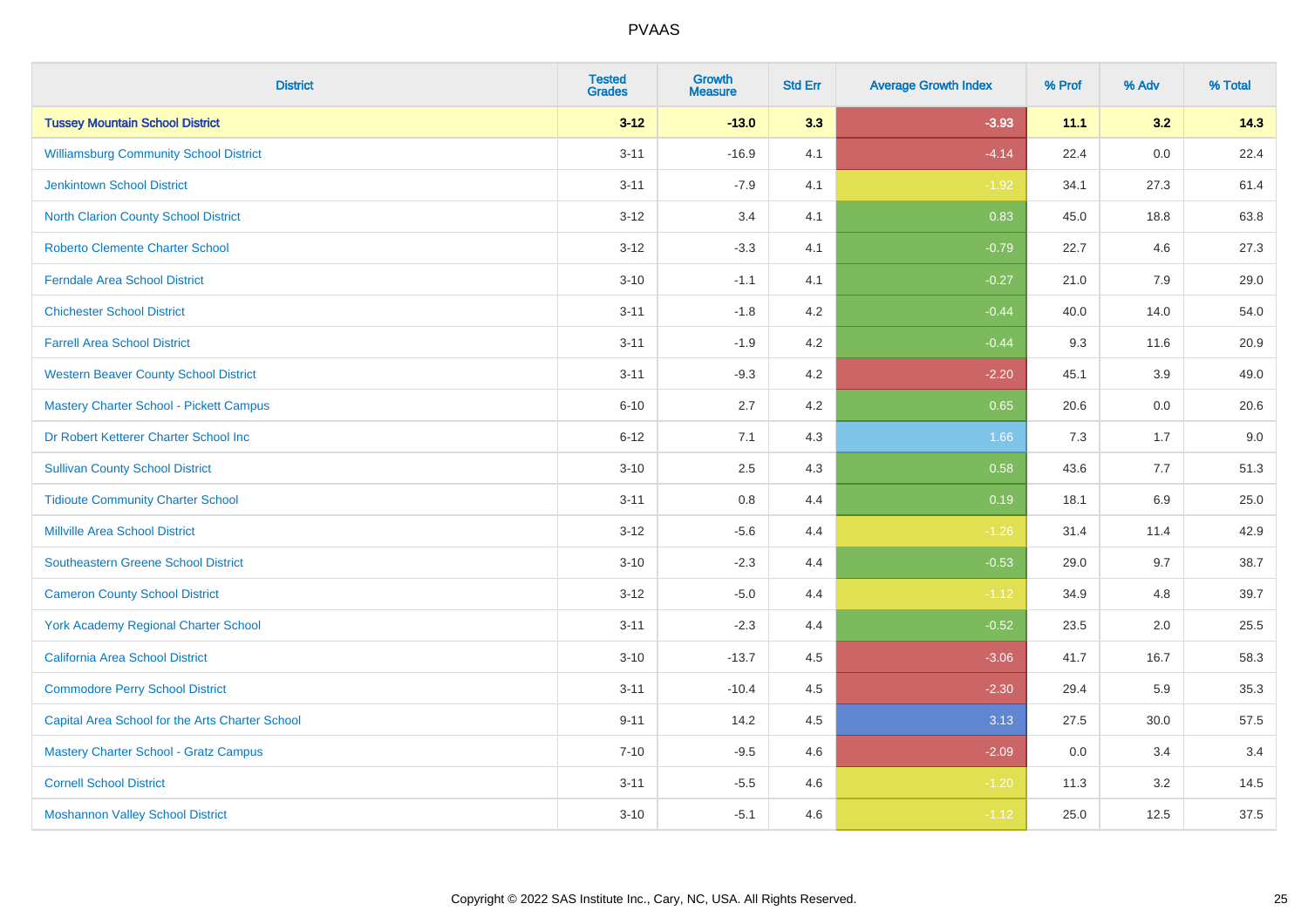| <b>District</b>                                 | <b>Tested</b><br><b>Grades</b> | <b>Growth</b><br><b>Measure</b> | <b>Std Err</b> | <b>Average Growth Index</b> | % Prof | % Adv   | % Total |
|-------------------------------------------------|--------------------------------|---------------------------------|----------------|-----------------------------|--------|---------|---------|
| <b>Tussey Mountain School District</b>          | $3 - 12$                       | $-13.0$                         | 3.3            | $-3.93$                     | 11.1   | 3.2     | 14.3    |
| <b>Northern Potter School District</b>          | $3 - 12$                       | 6.8                             | 4.6            | 1.48                        | 30.6   | 11.1    | 41.7    |
| <b>Avella Area School District</b>              | $3 - 12$                       | 1.6                             | 4.7            | 0.34                        | 34.8   | 7.2     | 42.0    |
| <b>Hanover Area School District</b>             | $3 - 11$                       | $-14.7$                         | 4.7            | $-3.13$                     | 12.1   | 3.0     | 15.2    |
| <b>Forbes Road School District</b>              | $3 - 11$                       | $-11.5$                         | 4.7            | $-2.43$                     | 23.1   | 10.3    | 33.3    |
| <b>Forest Area School District</b>              | $3 - 11$                       | $-1.8$                          | 4.7            | $-0.37$                     | 18.9   | 15.1    | 34.0    |
| <b>Evergreen Community Charter School</b>       | $6 - 11$                       | $-1.1$                          | 4.7            | $-0.23$                     | 34.6   | 26.9    | 61.5    |
| <b>Fannett-Metal School District</b>            | $3 - 11$                       | $-22.3$                         | 4.8            | $-4.65$                     | 16.4   | 6.6     | 23.0    |
| <b>Tulpehocken Area School District</b>         | $3 - 12$                       | 1.0                             | 4.9            | 0.20                        | 11.5   | 23.1    | 34.6    |
| <b>Clairton City School District</b>            | $3 - 11$                       | $-1.6$                          | 5.0            | $-0.32$                     | 3.8    | $0.5\,$ | 4.4     |
| <b>Harmony Area School District</b>             | $3 - 10$                       | $-5.7$                          | 5.0            | $-1.13$                     | 33.3   | 0.0     | 33.3    |
| <b>Keystone Education Center Charter School</b> | $3 - 12$                       | $-6.5$                          | 5.1            | $-1.28$                     | 0.0    | 0.0     | 0.0     |
| <b>Upper Dauphin Area School District</b>       | $3 - 11$                       | 16.5                            | 5.1            | 3.26                        | 37.5   | 26.8    | 64.3    |
| <b>Oswayo Valley School District</b>            | $3 - 12$                       | 9.9                             | 5.1            | 1.93                        | 26.5   | 44.1    | 70.6    |
| <b>Claysburg-Kimmel School District</b>         | $3 - 11$                       | $-1.2$                          | 5.2            | $-0.22$                     | 5.0    | 0.0     | $5.0\,$ |
| <b>Galeton Area School District</b>             | $3 - 11$                       | 5.4                             | 5.4            | 1.01                        | 33.3   | 22.2    | 55.6    |
| <b>Valley Grove School District</b>             | $3 - 10$                       | $-4.0$                          | 5.5            | $-0.72$                     | 68.4   | 15.8    | 84.2    |
| <b>Shanksville-Stonycreek School District</b>   | $3 - 10$                       | $-8.6$                          | 5.5            | $-1.55$                     | 17.6   | 23.5    | 41.2    |
| People For People Charter School                | $3-12$                         | 6.4                             | 5.6            | 1.15                        | 2.4    | 0.0     | 2.4     |
| <b>Monessen City School District</b>            | $3 - 10$                       | $-3.9$                          | 5.6            | $-0.69$                     | 21.0   | 10.5    | 31.6    |
| Urban Pathways 6-12 Charter School              | $6 - 11$                       | $-4.1$                          | 5.7            | $-0.72$                     | 0.0    | 0.0     | 0.0     |
| Mastery Charter School - Thomas Campus          | $3 - 10$                       | 7.9                             | 5.7            | 1.39                        | 12.5   | 0.0     | 12.5    |
| <b>Keystone School District</b>                 | $3 - 11$                       | 7.8                             | 5.7            | 1.37                        | 35.0   | 45.0    | 80.0    |